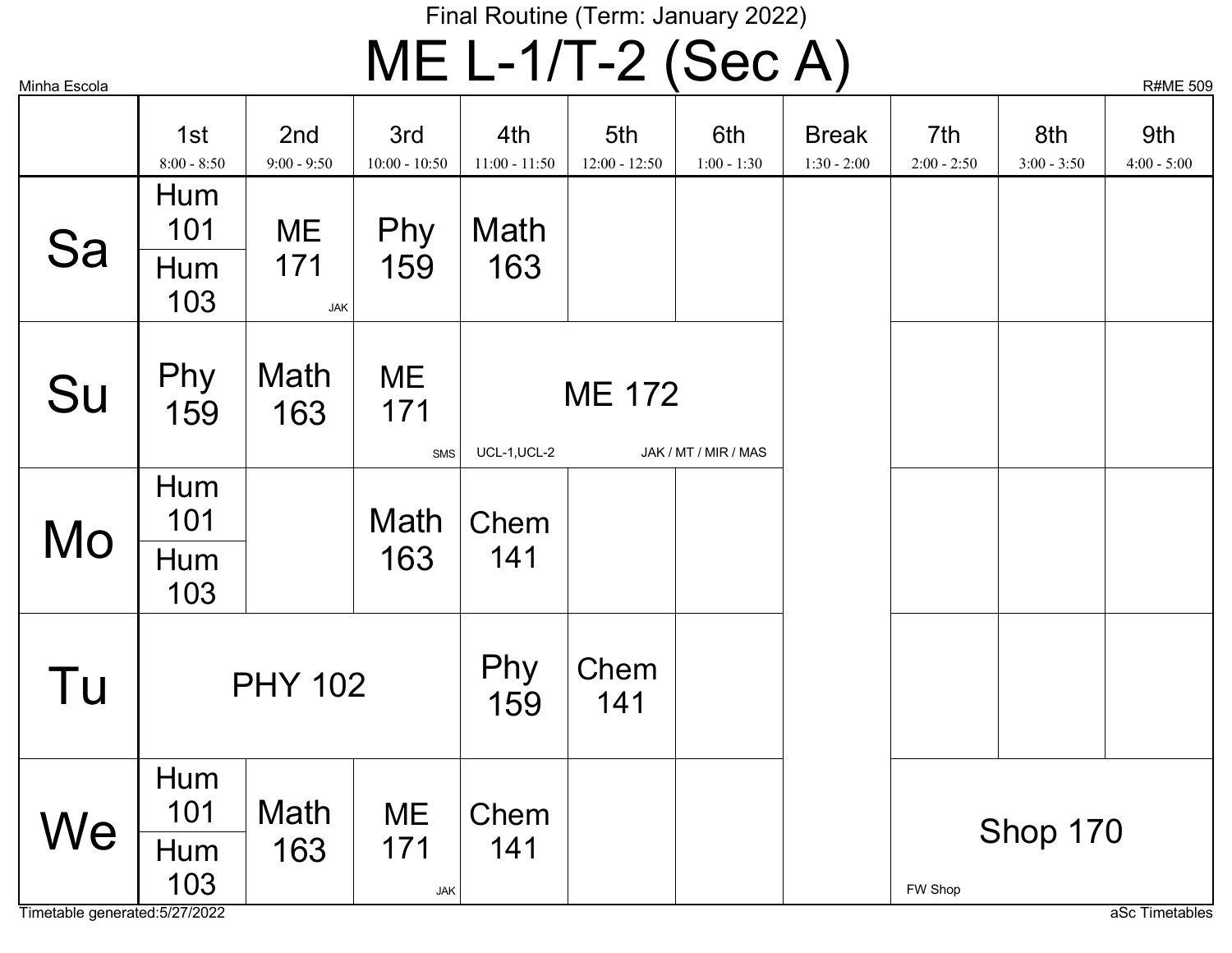# $MSE_{\text{Scola}}$   $ME$   $L-1/T-2$   $(Sec B)$

|    | 1st<br>$8:00 - 8:50$     | 2nd<br>$9:00 - 9:50$    | 3rd<br>$10:00 - 10:50$ | 4th<br>$11:00 - 11:50$                                  | 5th<br>$12:00 - 12:50$ | 6th<br>$1:00 - 1:30$ | <b>Break</b><br>$1:30 - 2:00$ | 7th<br>$2:00 - 2:50$ | 8th<br>$3:00 - 3:50$ | 9th<br>$4:00 - 5:00$ |
|----|--------------------------|-------------------------|------------------------|---------------------------------------------------------|------------------------|----------------------|-------------------------------|----------------------|----------------------|----------------------|
| Sa | Hum<br>101               | Math                    | <b>ME</b>              |                                                         | Phy                    |                      |                               |                      |                      |                      |
|    | Hum<br>103               | 163                     | 171<br><b>JAK</b>      |                                                         | 159                    |                      |                               |                      |                      |                      |
| Su | ME<br>171<br><b>JAK</b>  | ME<br>171<br><b>SMS</b> | Phy<br>159             | Math<br>163                                             |                        |                      |                               |                      |                      |                      |
| Mo | Hum<br>101<br>Hum<br>103 | Math<br>163             | Chem<br>141            | <b>ME 172</b><br>UCL-1, UCL-2<br>MM / SAAS / MIR / MAIO |                        |                      |                               |                      |                      |                      |
| Tu | Phy<br>159               | Chem<br>141             |                        | FW Shop                                                 | Shop 170               |                      |                               |                      | <b>PHY 102</b>       |                      |
| We | Hum<br>101               |                         | Chem                   | Math                                                    |                        |                      |                               |                      |                      |                      |
|    | Hum<br>103               |                         | 141                    | 163                                                     |                        |                      |                               |                      |                      |                      |

Timetable generated:5/27/2022 and and the state of the state of the state of the state of the state of the state of the state of the state of the state of the state of the state of the state of the state of the state of th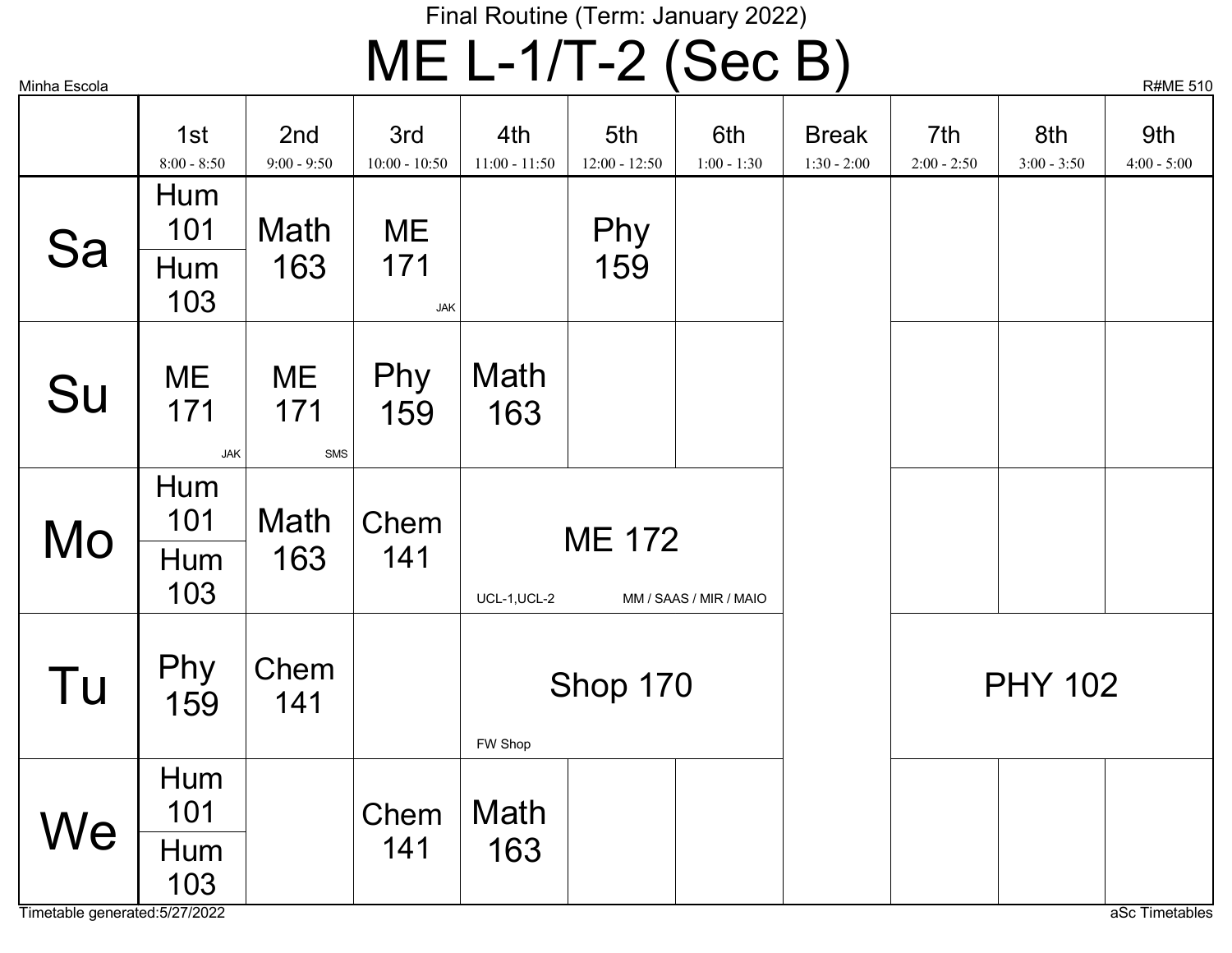# $MSE_{\text{Scola}}$   $ME$   $L-1/T-2$   $(Sec C)$

|                                |                      |                         |                        |                        |                        |                      | $\mathbf{z}$                  |                      |                      | $15$ $\pi$ $\mu$ $\mu$ $\mu$ |
|--------------------------------|----------------------|-------------------------|------------------------|------------------------|------------------------|----------------------|-------------------------------|----------------------|----------------------|------------------------------|
|                                | 1st<br>$8:00 - 8:50$ | 2nd<br>$9:00 - 9:50$    | 3rd<br>$10:00 - 10:50$ | 4th<br>$11:00 - 11:50$ | 5th<br>$12:00 - 12:50$ | 6th<br>$1:00 - 1:30$ | <b>Break</b><br>$1:30 - 2:00$ | 7th<br>$2:00 - 2:50$ | 8th<br>$3:00 - 3:50$ | 9th<br>$4:00 - 5:00$         |
| Sa                             | Hum<br>101           |                         | Math                   | Phy                    | ME                     |                      |                               |                      |                      |                              |
|                                | Hum<br>103           |                         | 163                    | 159                    | 171<br><b>JAK</b>      |                      |                               |                      |                      |                              |
| Su                             |                      | ME<br>171<br><b>JAK</b> | Math<br>163            | Phy<br>159             | ME<br>171<br>SMS       |                      |                               | FW Shop              | Shop 170             |                              |
| Mo                             | Hum<br>101           | Chem                    |                        | Math                   |                        |                      |                               |                      |                      |                              |
|                                | Hum<br>103           | 141                     |                        | 163                    |                        |                      |                               |                      |                      |                              |
| Tu                             | Chem<br>141          |                         | Phy<br>159             |                        | <b>PHY 102</b>         |                      |                               |                      |                      |                              |
| We                             | Hum<br>101           | Chem                    | Math                   |                        | <b>ME 172</b>          |                      |                               |                      |                      |                              |
| Timetable generated: 5/27/2022 | Hum<br>103           | 141                     | 163                    | UCL-1, UCL-2           |                        | JAK / SMS / MIR / PD |                               |                      |                      | aSc Timetables               |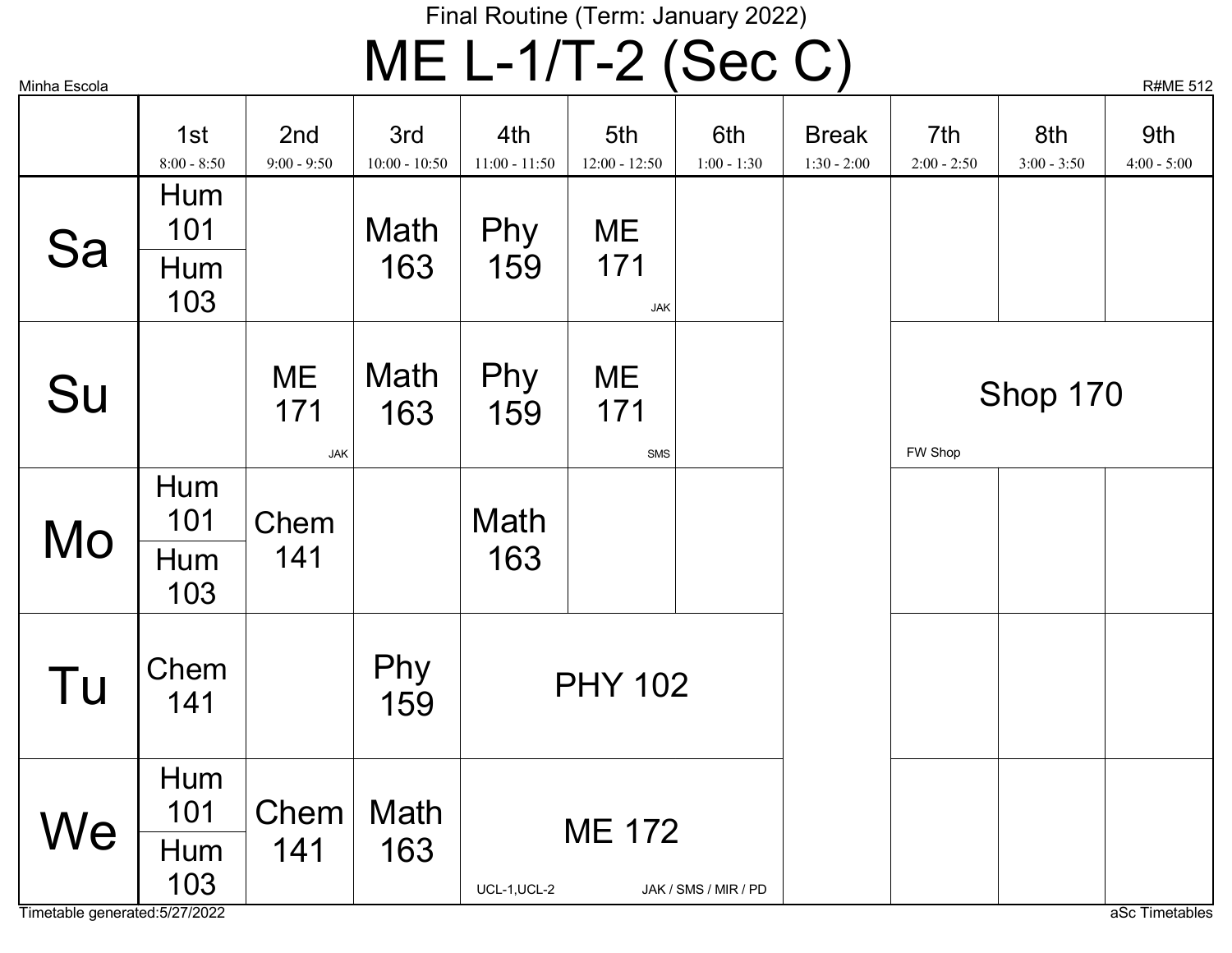# $MSE_{\text{Scola}}$   $MSE$   $L-2/T-2$   $(Sec A)$

| שוטטעם בוויוויו |                                |                                  |                                |                                                  |                        |                      |                               |                      |                      | $1$ VIIVIL $\pm$ 1.  |
|-----------------|--------------------------------|----------------------------------|--------------------------------|--------------------------------------------------|------------------------|----------------------|-------------------------------|----------------------|----------------------|----------------------|
|                 | 1st<br>$8:00 - 8:50$           | 2 <sub>nd</sub><br>$9:00 - 9:50$ | 3rd<br>$10:00 - 10:50$         | 4th<br>$11:00 - 11:50$                           | 5th<br>$12:00 - 12:50$ | 6th<br>$1:00 - 1:30$ | <b>Break</b><br>$1:30 - 2:00$ | 7th<br>$2:00 - 2:50$ | 8th<br>$3:00 - 3:50$ | 9th<br>$4:00 - 5:00$ |
| Sa              | <b>ME</b><br>261<br><b>SMS</b> | <b>MME</b><br>291                | Math<br>263                    | R#ME 414, UCL-1, UCL-2                           | <b>ME 262</b>          | MIK / AAK / MIR      |                               |                      |                      |                      |
| Su              |                                | ME<br>261<br><b>SRA</b>          | <b>ME</b><br>243<br><b>MAM</b> | ME<br>249<br><b>MAA</b>                          | Math<br>263            |                      |                               |                      | <b>MME 292</b>       |                      |
| Mo              | <b>ME</b><br>243<br><b>MAR</b> | ME<br>249<br><b>MAA</b>          | ME<br>261<br>SS                | <b>ME 244</b><br>SM Lab, AM Lab<br>AA / IK / MAS |                        |                      |                               |                      |                      |                      |
| Tu              |                                | ME<br>249<br><b>ASA</b>          | <b>ME</b><br>243<br><b>MAM</b> | <b>MME</b><br>291                                | Math<br>263            |                      |                               | UCL-1, UCL-2         | <b>ME 260</b>        | MIK / MT / AAS / MIR |
| We              |                                |                                  | <b>MME</b><br>291              | Math<br>263                                      |                        |                      |                               |                      |                      |                      |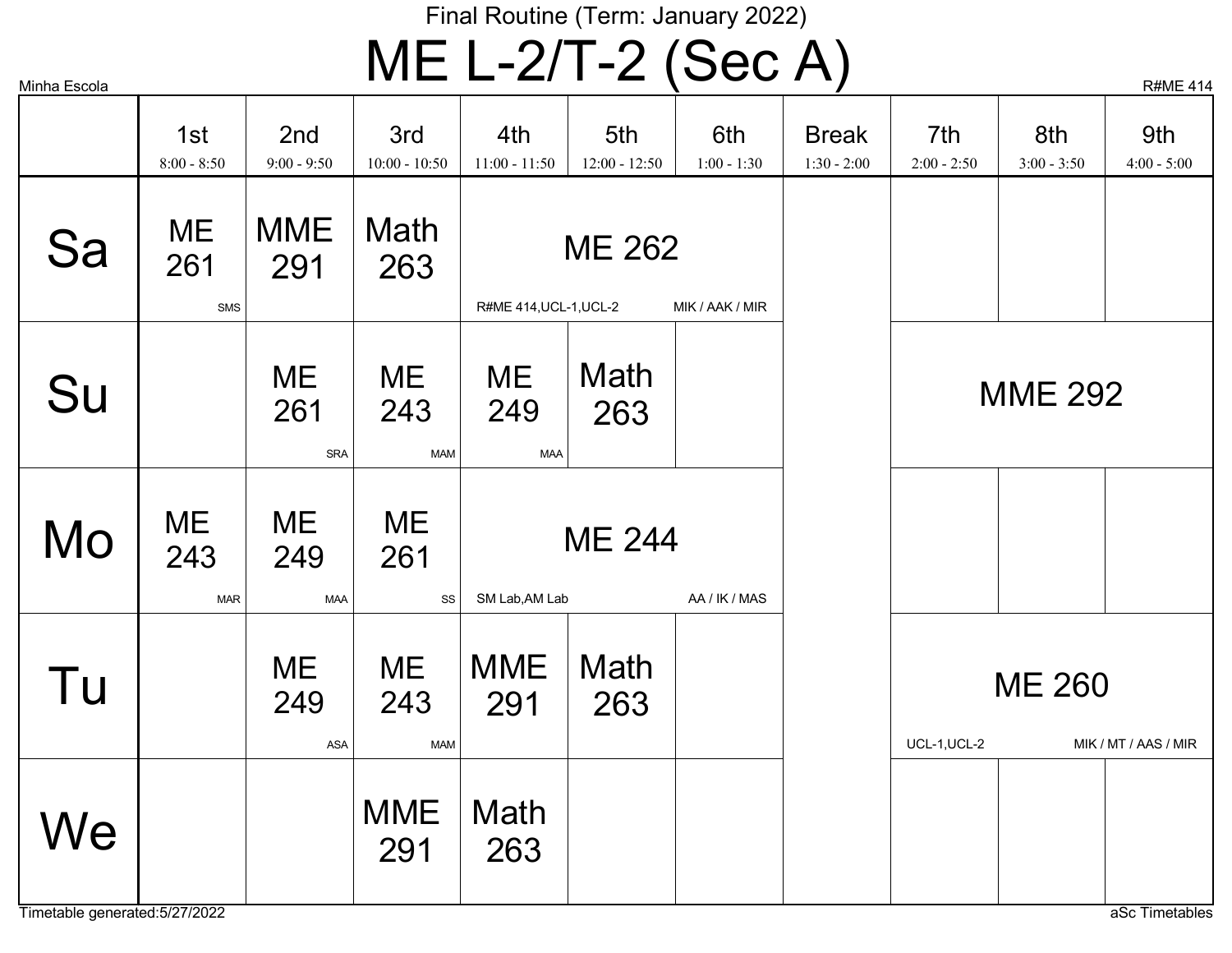# $MSE_{\text{Scola}}$   $ME$   $L$ –2/T–2 (Sec B)

ME 261 SMS MME 291 Math  $263$  261 291 ME 244 SM Lab, AM Lab AA / IK / MAS ME 260 UCL-1,UCL-2 MIK / MT / AAS / MIR **ME** 261 SRA ME 243 MAM ME 249 MAA Math 263 ME 243 MAR ME 262 UCL-1, UCL-2, R#ME 415 JAK / SMS / AAK **ME** 261 SS ME 249 MAA MME 292 ME 243 MAM ME 249 ASA MME 291 Math 263 MME 291 Math 263 Sa Su Mo Tu **We** 1st 8:00 - 8:50 2nd 9:00 - 9:50 3rd 10:00 - 10:50 4th 11:00 - 11:50 5th 12:00 - 12:50 6th 1:00 - 1:30 Break 1:30 - 2:00 7th  $2:00 - 2:50$ 8th 3:00 - 3:50 9th  $4:00 - 5:00$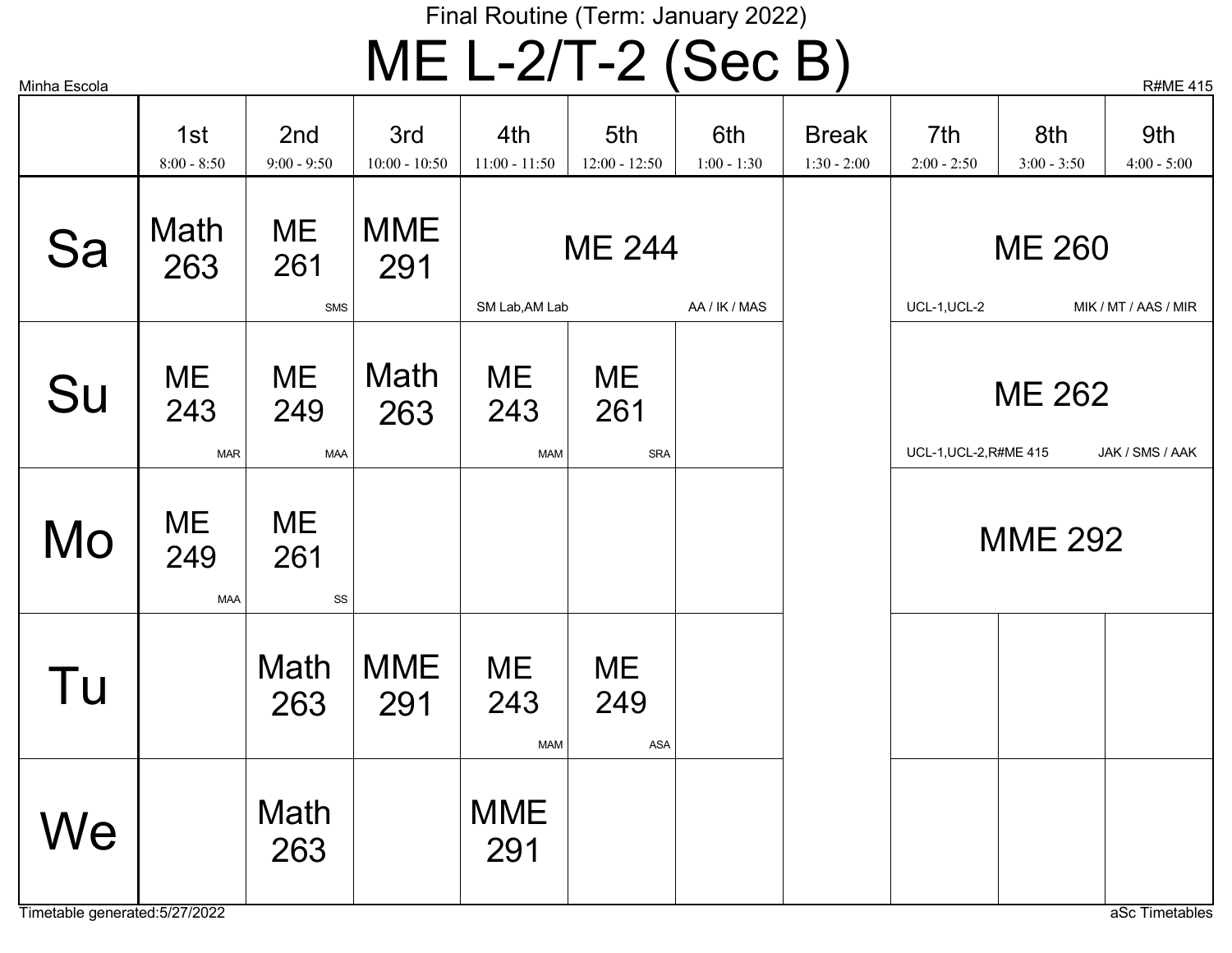# $MSE_{\text{Scola}}$   $MSE$   $L-2/T-2$   $(Sec C)$

| Minha Escola |
|--------------|
|              |

| ivii⊞ia ⊏scola                |                                |                         |                                |                         |                                |                      | $\mathbf{z}$                  |                                                       |                                                             | $NHIVIE$ 4 $H$       |  |
|-------------------------------|--------------------------------|-------------------------|--------------------------------|-------------------------|--------------------------------|----------------------|-------------------------------|-------------------------------------------------------|-------------------------------------------------------------|----------------------|--|
|                               | 1st<br>$8:00 - 8:50$           | 2nd<br>$9:00 - 9:50$    | 3rd<br>$10:00 - 10:50$         | 4th<br>$11:00 - 11:50$  | 5th<br>$12:00 - 12:50$         | 6th<br>$1:00 - 1:30$ | <b>Break</b><br>$1:30 - 2:00$ | 7th<br>$2:00 - 2:50$                                  | 8th<br>$3:00 - 3:50$                                        | 9th<br>$4:00 - 5:00$ |  |
| Sa                            |                                | Math<br>263             |                                | <b>MME</b><br>291       | <b>ME</b><br>261<br><b>SMS</b> |                      |                               |                                                       |                                                             |                      |  |
| Su                            | <b>ME</b><br>249<br><b>MAA</b> | Math<br>263             | <b>ME</b><br>261<br><b>SRA</b> |                         | ME<br>243<br><b>MAM</b>        |                      |                               |                                                       |                                                             |                      |  |
| Mo                            |                                | ME<br>243<br><b>MAR</b> |                                | ME<br>249<br><b>MAA</b> | ME<br>261<br>SS                |                      |                               |                                                       | <b>ME 262</b>                                               |                      |  |
| Tu                            |                                | <b>MME</b><br>291       | <b>ME</b><br>249<br>ASA        | Math<br>263             | ME<br>243<br><b>MAM</b>        |                      |                               |                                                       | R#ME 417, UCL-1, UCL-2<br>MIK / AAK / AAS<br><b>MME 292</b> |                      |  |
| We                            |                                | <b>MME</b><br>291       | Math<br>263                    | SM Lab, AM Lab          | <b>ME 244</b>                  | SA / MIK / MAS       |                               | <b>ME 260</b><br>UCL-1, UCL-2<br>MIK / MT / AAS / MIR |                                                             |                      |  |
| Timetable generated:5/27/2022 |                                |                         |                                |                         |                                |                      |                               |                                                       |                                                             | aSc Timetables       |  |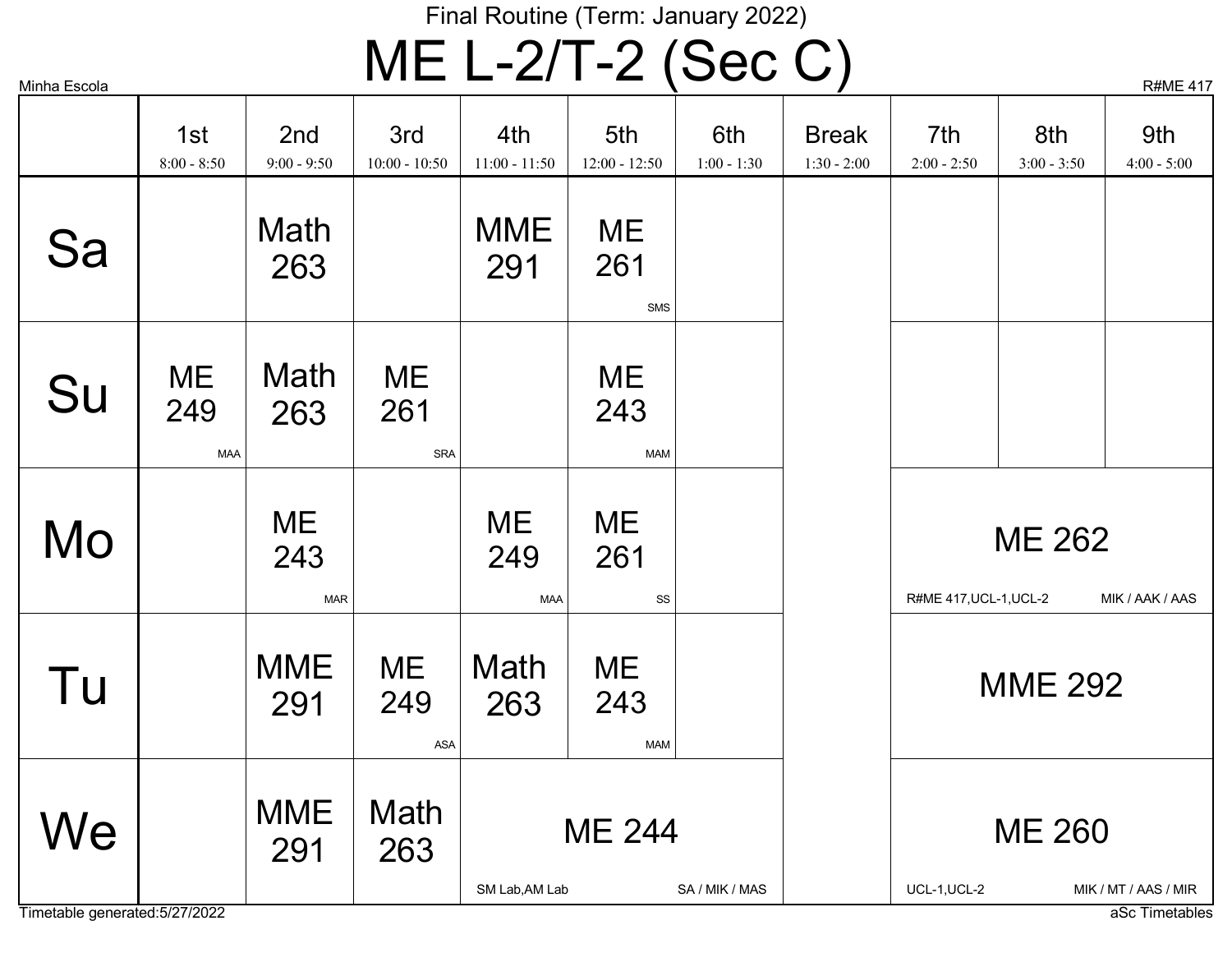## $MSE_{\text{Scola}}$   $ME$   $L$ –3/T–1 (Sec A)

Timetable generated:5/27/2022 and the state of the state of the state of the state of the state of the state of the state of the state of the state of the state of the state of the state of the state of the state of the st ME 321 TH ME 349 **SC** ME 350 AM Lab ARM / AA / SC / SAD / PD ME 321 MR ME 361 KAR IPE 331 IPE 331 ME 349 ASA ME 321 TH ME 305 MAI ME 366 R#ME 502, IM Lab KAR / MT / PD ME 305 NH **ME** 361 MM IPE 331 ME 349 SC IPE 332 MT Lab (IPE) ME 305 SS ME 361 MM IPE  $331$   $305$   $361$  IPE 332 1 HT Lab NH / MRH / PD Sa Su Mo Tu **We** 1st 8:00 - 8:50 2nd 9:00 - 9:50 3rd 10:00 - 10:50 4th 11:00 - 11:50 5th 12:00 - 12:50 6th 1:00 - 1:30 Break 1:30 - 2:00 7th 2:00 - 2:50 8th 3:00 - 3:50 9th  $4:00 - 5:00$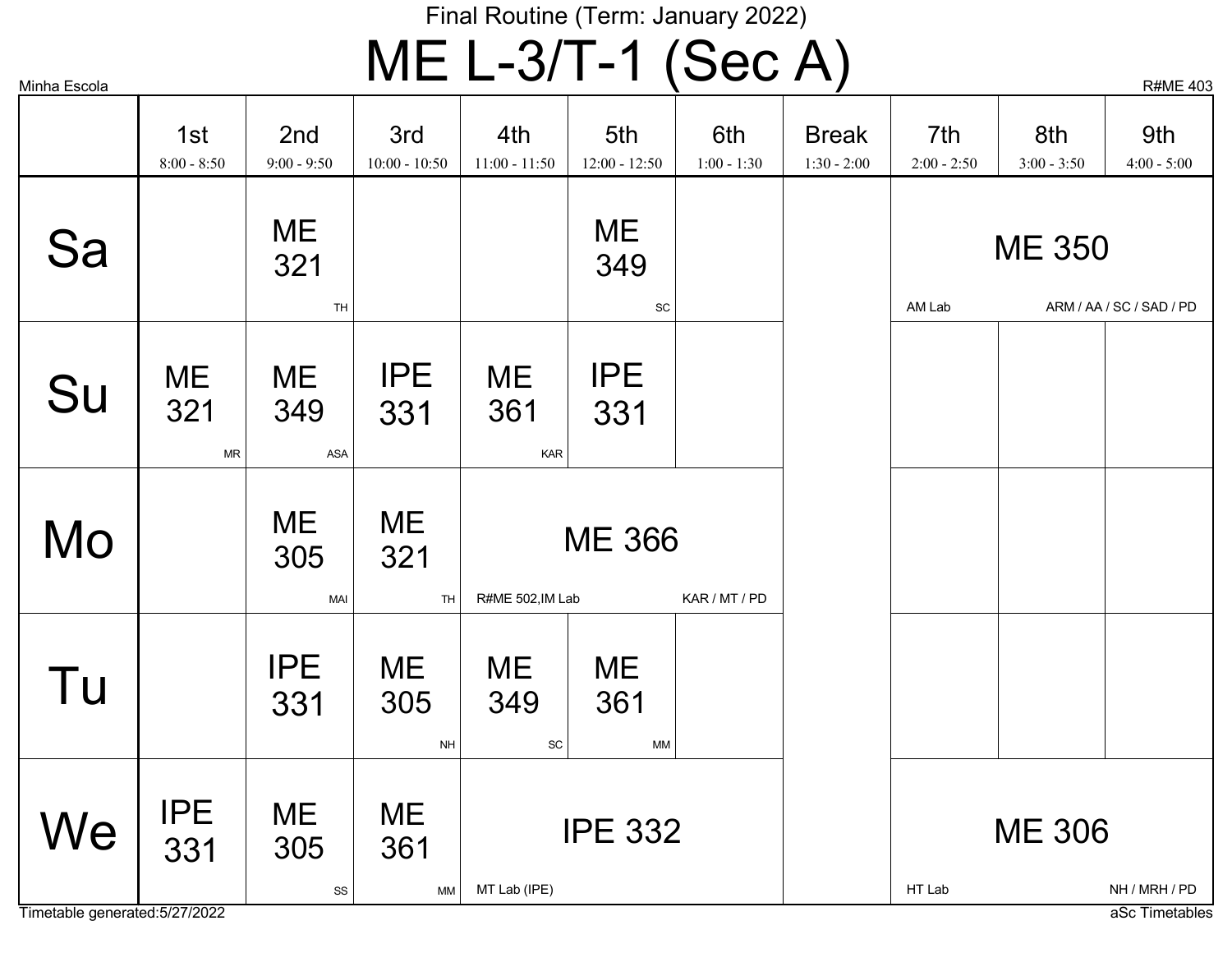# $MSE_{\text{Scola}}$   $ME$   $L$ –3/T–1 (Sec B)

| iviii ii ia ⊏s∪∪ia |                         |                        |                        |                               | ◥                        |                          | $\mathbf{z}$                  |                      |                      | $N$ $N$ $N$ $N$ $N$ $N$ $N$ |
|--------------------|-------------------------|------------------------|------------------------|-------------------------------|--------------------------|--------------------------|-------------------------------|----------------------|----------------------|-----------------------------|
|                    | 1st<br>$8:00 - 8:50$    | 2nd<br>$9:00 - 9:50$   | 3rd<br>$10:00 - 10:50$ | 4th<br>$11:00 - 11:50$        | 5th<br>$12:00 - 12:50$   | 6th<br>$1:00 - 1:30$     | <b>Break</b><br>$1:30 - 2:00$ | 7th<br>$2:00 - 2:50$ | 8th<br>$3:00 - 3:50$ | 9th<br>$4:00 - 5:00$        |
| Sa                 |                         | ME<br>349<br>SC        | ME<br>321<br>TH        | HT Lab                        | <b>ME 306</b>            | MAR2 / MRH / MAIO        |                               |                      |                      |                             |
| Su                 | <b>ME</b><br>361<br>KAR | <b>ME</b><br>321<br>MR | ME<br>349<br>ASA       | AM Lab                        | <b>ME 350</b>            | ARM / SA / SC / SAD / PD |                               |                      |                      |                             |
| Mo                 |                         | ME<br>321<br>TH        | <b>IPE</b><br>331      |                               | ME<br>305<br>MAI         |                          |                               |                      |                      |                             |
| Tu                 | <b>IPE</b><br>331       | ME<br>349<br>SC        | <b>IPE</b><br>331      | <b>ME</b><br>361<br><b>MM</b> | ME<br>305<br><b>NH</b>   |                          |                               | R#ME 502, IM Lab     | <b>ME 366</b>        | KAR / MRH / PD              |
| We                 |                         | <b>IPE</b><br>331      |                        | ME<br>361<br><b>MM</b>        | ME<br>305<br>$_{\rm SS}$ |                          |                               | MT Lab (IPE)         | <b>IPE 332</b>       |                             |

Timetable generated:5/27/2022 and and the state of the state of the state of the state of the state of the state of the state of the state of the state of the state of the state of the state of the state of the state of th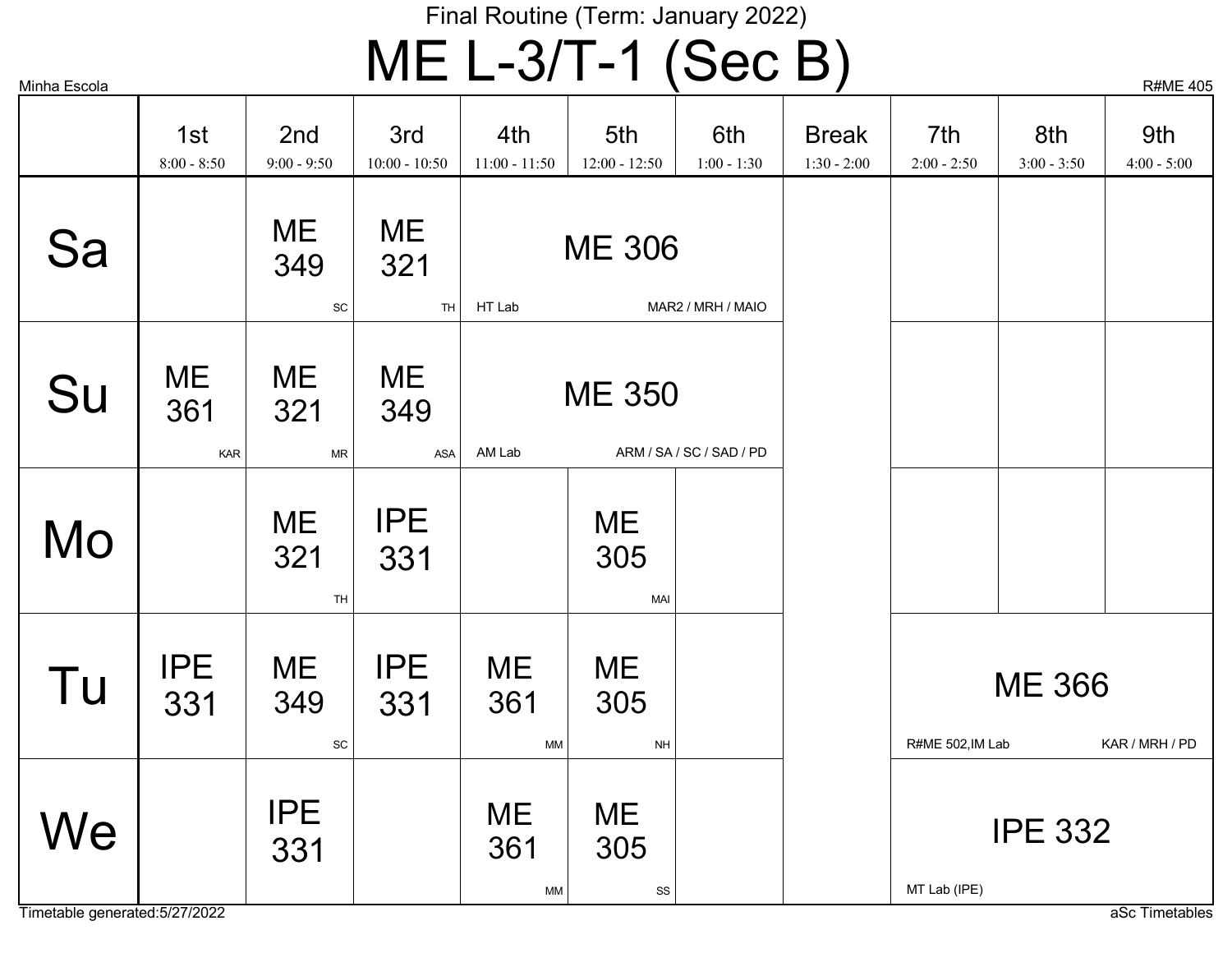## $MSE_{\text{Scola}}$   $ME$   $L-3/T-1$   $(Sec C)$

| ivii⊓iia ⊏scoia |                      |                         |                               |                        |                               |                      | $\mathbf{z}$                  |                      |                                 | <b>NHIVIC 40</b>            |  |
|-----------------|----------------------|-------------------------|-------------------------------|------------------------|-------------------------------|----------------------|-------------------------------|----------------------|---------------------------------|-----------------------------|--|
|                 | 1st<br>$8:00 - 8:50$ | 2nd<br>$9:00 - 9:50$    | 3rd<br>$10:00 - 10:50$        | 4th<br>$11:00 - 11:50$ | 5th<br>$12:00 - 12:50$        | 6th<br>$1:00 - 1:30$ | <b>Break</b><br>$1:30 - 2:00$ | 7th<br>$2:00 - 2:50$ | 8th<br>$3:00 - 3:50$            | 9th<br>$4:00 - 5:00$        |  |
| Sa              |                      |                         | <b>ME</b><br>349<br>SC        |                        | <b>ME</b><br>321<br>TH        |                      |                               |                      |                                 |                             |  |
| Su              | <b>IPE</b><br>331    | ME<br>361<br><b>KAR</b> | <b>ME</b><br>321<br><b>MR</b> | <b>IPE</b><br>331      | ME<br>349<br>ASA              |                      |                               |                      |                                 |                             |  |
| Mo              |                      | <b>IPE</b><br>331       | <b>ME</b><br>305<br>MAI       |                        | ME<br>321<br>TH               |                      |                               | R#ME 502, IM Lab     | <b>ME 366</b><br>KAR / SAD / PD |                             |  |
| Tu              | ME<br>349<br>SC      | ME<br>305<br><b>NH</b>  | <b>ME</b><br>361<br>MM        | HT Lab                 | <b>ME 306</b>                 | MAI / MAu / MAIO     |                               | MT Lab (IPE)         | <b>IPE 332</b>                  |                             |  |
| We              |                      |                         | <b>ME</b><br>305<br>SS        | <b>IPE</b><br>331      | <b>ME</b><br>361<br><b>MM</b> |                      |                               | AM Lab               | <b>ME 350</b>                   | ARM / ASA / SMS / SAD / MAS |  |

Timetable generated:5/27/2022 and and the state of the state of the state of the state of the state of the state of the state of the state of the state of the state of the state of the state of the state of the state of th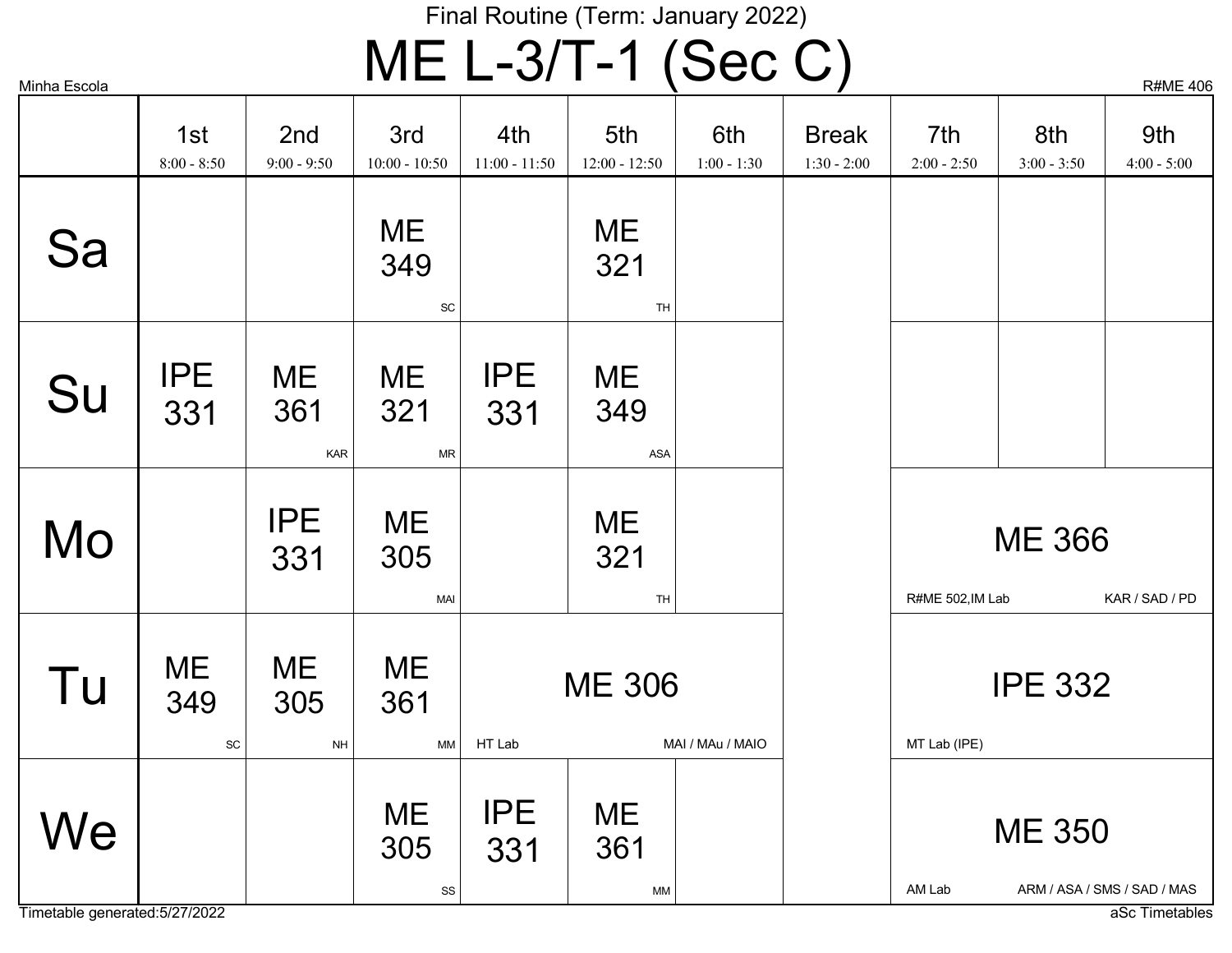$\mathsf{ME}\ \mathsf{L}\text{-}4/\mathsf{T}\text{-}1\ \textcolor{red}{(\mathsf{Sec}\ \mathsf{A})} \qquad \qquad \mathsf{R}\text{-}4\ \textcolor{red}{\mathsf{R}\text{-}4\ \text{R}\text{-}1}$ 

| שוטטפ⊐ שווווי                       |                                                             |                                                                                             |                         |                           |                        |                      |                               |                                             |                      | 15701L 210           |  |
|-------------------------------------|-------------------------------------------------------------|---------------------------------------------------------------------------------------------|-------------------------|---------------------------|------------------------|----------------------|-------------------------------|---------------------------------------------|----------------------|----------------------|--|
|                                     | 1st<br>$8:00 - 8:50$                                        | 2nd<br>$9:00 - 9:50$                                                                        | 3rd<br>$10:00 - 10:50$  | 4th<br>$11:00 - 11:50$    | 5th<br>$12:00 - 12:50$ | 6th<br>$1:00 - 1:30$ | <b>Break</b><br>$1:30 - 2:00$ | 7th<br>$2:00 - 2:50$                        | 8th<br>$3:00 - 3:50$ | 9th<br>$4:00 - 5:00$ |  |
| Sa                                  | $M = 441$<br>ME 445<br><b>ME2467E</b><br><b>ME 423</b>      | ME<br>421<br>MA                                                                             | <b>IPE</b><br>431       | ME<br>421<br><b>MQI</b>   |                        |                      |                               | QC Lab (IPE)                                | <b>IPE 432</b>       |                      |  |
| Su                                  |                                                             | ME<br>445 <sub>MAR</sub><br>ME<br>R#MED <sub>17</sub> ME                                    | ME<br>415<br>AKM        | ME<br>417<br><b>MZH</b>   | <b>IPE</b><br>431      |                      |                               | HE Lab                                      | <b>ME 418</b>        | MAI / IK / PD        |  |
| Mo                                  | ME<br><b>ME</b>                                             | ME<br>$R#M$ $4201$ SRA $R#M$ $4201$ SRA<br>ME.<br>$_{\text{ME}}$ 423 MR R#ME $\text{Q}7$ ME | <b>ME</b><br>421<br>SA  | ME<br>415<br><b>MAHM</b>  | ME<br>417<br>AKMM      |                      |                               |                                             |                      |                      |  |
| Tu                                  | <b>ME</b><br>$445_{\text{MAR}}$<br><b>ME</b><br>$_{ME}$ 423 | ME<br>415<br>MAR2                                                                           | ME<br>417<br><b>MZH</b> | <b>IPE</b><br>431         |                        |                      |                               | FM Lab                                      | <b>ME 422</b>        | SA / SAAS / MAIO     |  |
| We<br>Timetable generated:5/27/2022 |                                                             |                                                                                             |                         | <b>Project and Thesis</b> |                        |                      |                               | <b>Project and Thesis</b><br>aSc Timetables |                      |                      |  |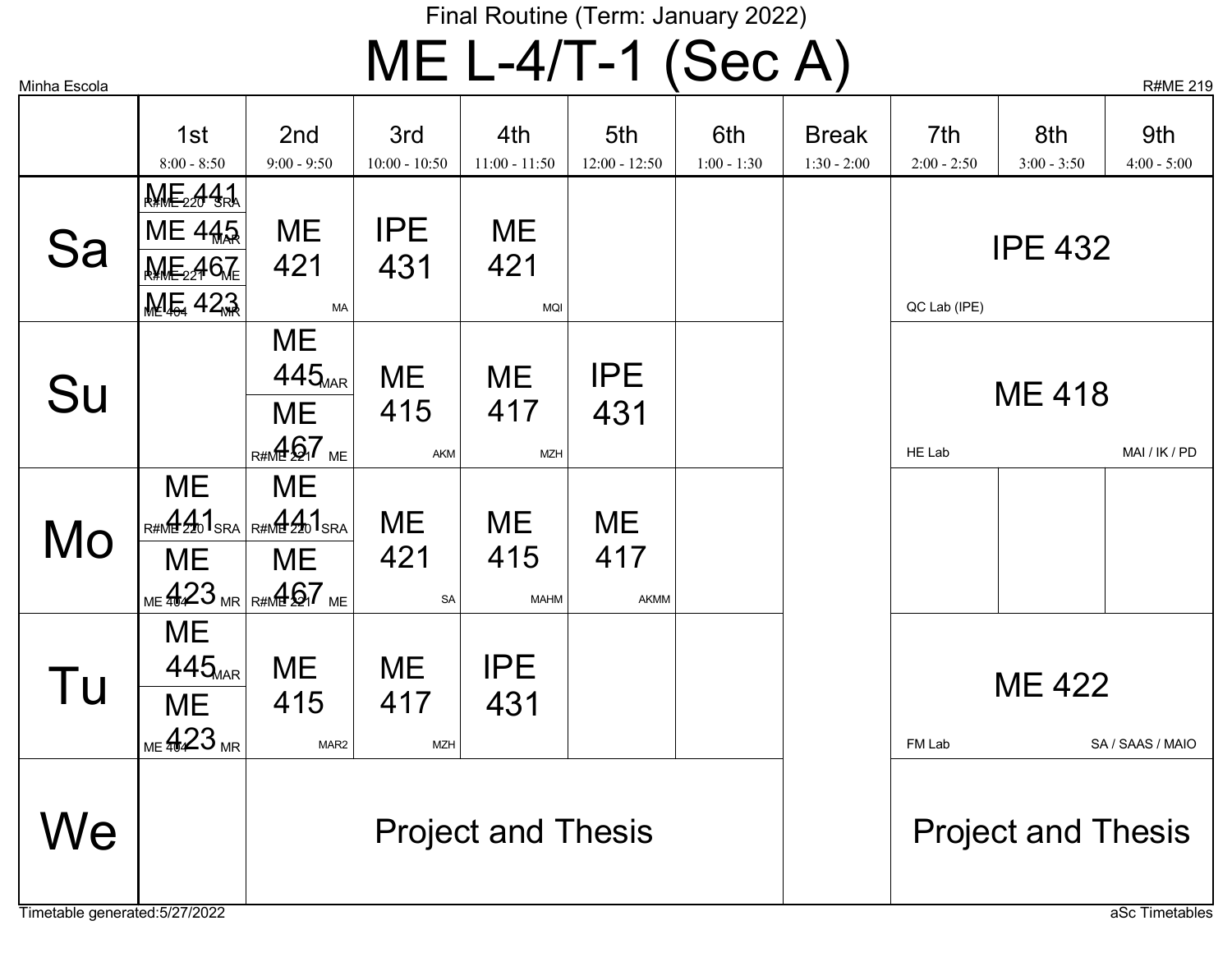## $MSE_{\text{Scola}}$   $ME$   $L$ –4/T–1 (Sec B)

| Minha Escola                         |                                                                                                                     |                                                    |                                |                               |                          |                      | $\prime$                      |                      |                                   | <b>R#ME 220</b>      |  |
|--------------------------------------|---------------------------------------------------------------------------------------------------------------------|----------------------------------------------------|--------------------------------|-------------------------------|--------------------------|----------------------|-------------------------------|----------------------|-----------------------------------|----------------------|--|
|                                      | 1st<br>$8:00 - 8:50$                                                                                                | 2nd<br>$9:00 - 9:50$                               | 3rd<br>$10:00 - 10:50$         | 4th<br>$11:00 - 11:50$        | 5th<br>$12:00 - 12:50$   | 6th<br>$1:00 - 1:30$ | <b>Break</b><br>$1:30 - 2:00$ | 7th<br>$2:00 - 2:50$ | 8th<br>$3:00 - 3:50$              | 9th<br>$4:00 - 5:00$ |  |
| Sa                                   | $M \varepsilon_2 441$<br>$M = 445$<br><b>ME2467</b><br><b>ME 423</b>                                                | ME<br>421<br><b>MQI</b>                            | ME<br>421<br>MA                | <b>IPE</b><br>431             |                          |                      |                               |                      |                                   |                      |  |
| Su                                   | <b>IPE</b><br>431                                                                                                   | ME<br>R#ME 215 MAR<br>ME<br>R#MED <sub>17</sub> ME | <b>ME</b><br>417<br><b>MZH</b> | HE Lab                        | <b>ME 418</b>            | ME / MRH / SAAS      |                               | QC Lab (IPE)         | <b>IPE 432</b>                    |                      |  |
| Mo                                   | ME<br>$R#M\oplus 2201$ SRA R#M $\oplus 2201$ SRA<br><b>ME</b><br>$_{\text{ME}}$ 423 MR R#MP $\text{Q7}_{\text{ME}}$ | ME<br>ME                                           | ME<br>417<br><b>AKMM</b>       | ME<br>415<br><b>AKM</b>       | ME<br>415<br><b>MAHM</b> |                      |                               | FM Lab               | <b>ME 422</b><br>TH / SAAS / MAIO |                      |  |
| Tu                                   | <b>ME</b><br>R#ME 25MAR<br>ME<br>$_{ME}$ 423                                                                        | <b>IPE</b><br>431                                  | <b>ME</b><br>421<br>SA         | ME<br>415<br>MAR <sub>2</sub> | ME<br>417<br><b>MZH</b>  |                      |                               |                      |                                   |                      |  |
| We<br>Timetable generated: 5/27/2022 |                                                                                                                     |                                                    |                                | <b>Project and Thesis</b>     |                          |                      |                               |                      | <b>Project and Thesis</b>         | aSc Timetables       |  |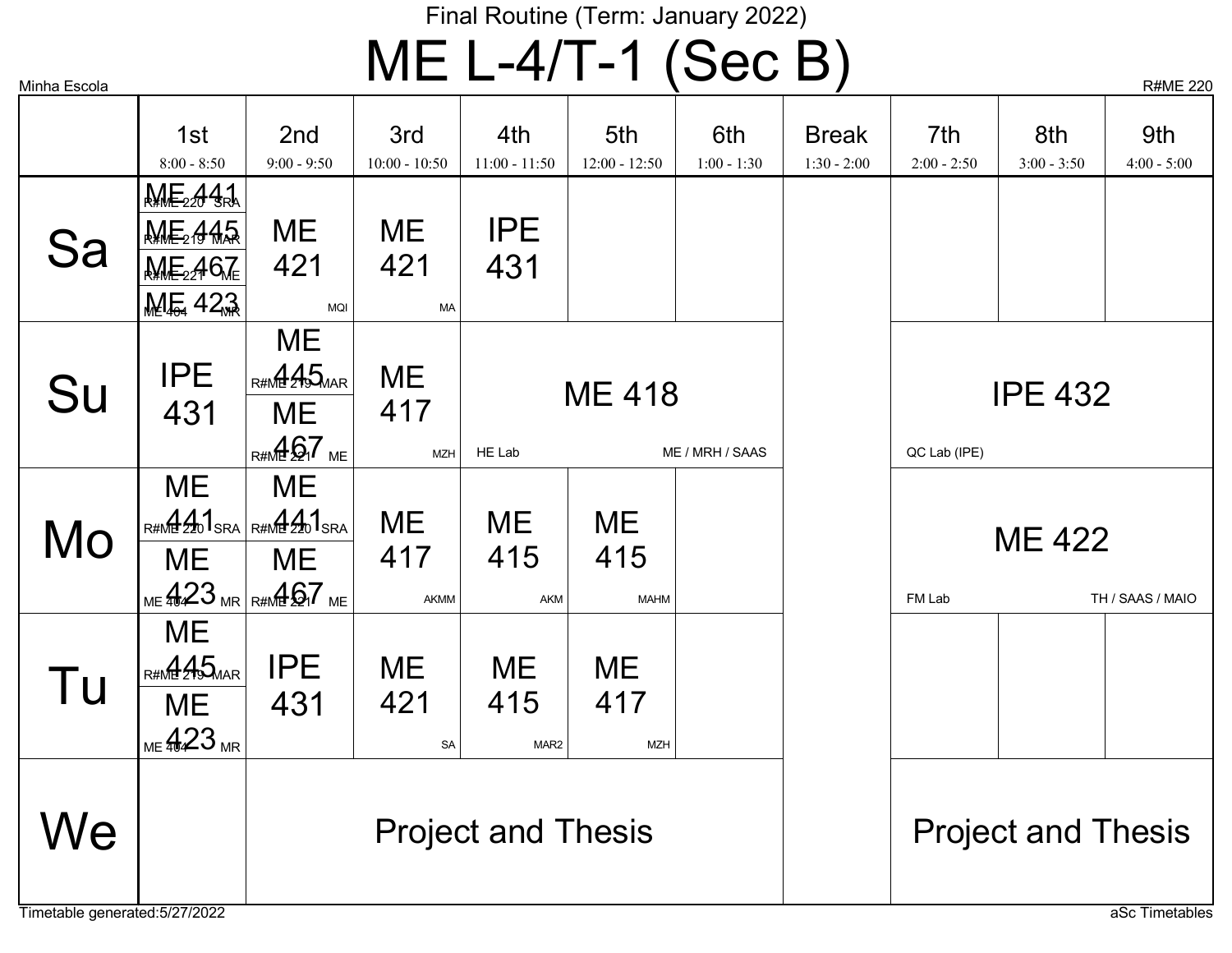$\mathsf{ME}\ \mathsf{L}\text{-}4/\mathsf{T}\text{-}1\ \text{(Sec }\mathrm{C)}$  R#ME 221

| ועוודווα ∟סטטו                      |                                                          |                                                                                                                                                                                                                                                                                                                                                                |                                |                          |                               |                      | $\mathbf{r}$                  |                      |                                   | $\mathbf{u}$ $\mathbf{v}$ $\mathbf{v}$ $\mathbf{u}$ $\mathbf{v}$ |  |  |
|-------------------------------------|----------------------------------------------------------|----------------------------------------------------------------------------------------------------------------------------------------------------------------------------------------------------------------------------------------------------------------------------------------------------------------------------------------------------------------|--------------------------------|--------------------------|-------------------------------|----------------------|-------------------------------|----------------------|-----------------------------------|------------------------------------------------------------------|--|--|
|                                     | 1st<br>$8:00 - 8:50$                                     | 2nd<br>$9:00 - 9:50$                                                                                                                                                                                                                                                                                                                                           | 3rd<br>$10:00 - 10:50$         | 4th<br>$11:00 - 11:50$   | 5th<br>$12:00 - 12:50$        | 6th<br>$1:00 - 1:30$ | <b>Break</b><br>$1:30 - 2:00$ | 7th<br>$2:00 - 2:50$ | 8th<br>$3:00 - 3:50$              | 9th<br>$4:00 - 5:00$                                             |  |  |
| Sa                                  | $M = 441$<br>$M = 445$<br><b>ME2467</b><br><b>ME 423</b> | <b>IPE</b><br>431                                                                                                                                                                                                                                                                                                                                              | <b>ME</b><br>421<br><b>MQI</b> |                          | ME<br>421<br>МA               |                      |                               | FM Lab               | <b>ME 422</b>                     | MA / MRH / MAIO                                                  |  |  |
| Su                                  | <b>ME</b><br>417                                         | ME<br>R#ME 215 MAR<br><b>ME</b><br>$\mathbb{R}$ MZH $\mathbb{R}$ $\mathbb{R}$ $\mathbb{R}$ $\mathbb{R}$ $\mathbb{R}$ $\mathbb{R}$ $\mathbb{R}$ $\mathbb{R}$ $\mathbb{R}$ $\mathbb{R}$ $\mathbb{R}$ $\mathbb{R}$ $\mathbb{R}$ $\mathbb{R}$ $\mathbb{R}$ $\mathbb{R}$ $\mathbb{R}$ $\mathbb{R}$ $\mathbb{R}$ $\mathbb{R}$ $\mathbb{R}$ $\mathbb{R}$ $\mathbb{R}$ |                                | <b>IPE</b><br>431        | ME<br>415<br><b>MAHM</b>      |                      |                               |                      |                                   |                                                                  |  |  |
| Mo                                  | <b>ME</b><br>ME                                          | ME<br>$R#M$ $4201$ SRA $R#M$ $4201$ SRA<br><b>ME</b><br>$_{\text{ME}}$ 423 MR R#ML $_{\text{A}}$ 67 ME                                                                                                                                                                                                                                                         |                                | ME<br>417<br><b>AKMM</b> | ME.<br>415<br>AKM             |                      |                               | QC Lab (IPE)         | <b>IPE 432</b>                    |                                                                  |  |  |
| Tu                                  | ME<br>R#ME 245 MAR<br>ME<br>$_{ME}$ 423                  | <b>ME</b><br>417<br><b>MZH</b>                                                                                                                                                                                                                                                                                                                                 | <b>IPE</b><br>431              | <b>ME</b><br>421<br>SA   | ME<br>415<br>MAR <sub>2</sub> |                      |                               | HE Lab               | <b>ME 418</b><br>AKMM / MAu / MAS |                                                                  |  |  |
| We<br>Timetable generated:5/27/2022 |                                                          | <b>Project and Thesis</b><br><b>Project and Thesis</b>                                                                                                                                                                                                                                                                                                         |                                |                          |                               |                      |                               |                      | aSc Timetables                    |                                                                  |  |  |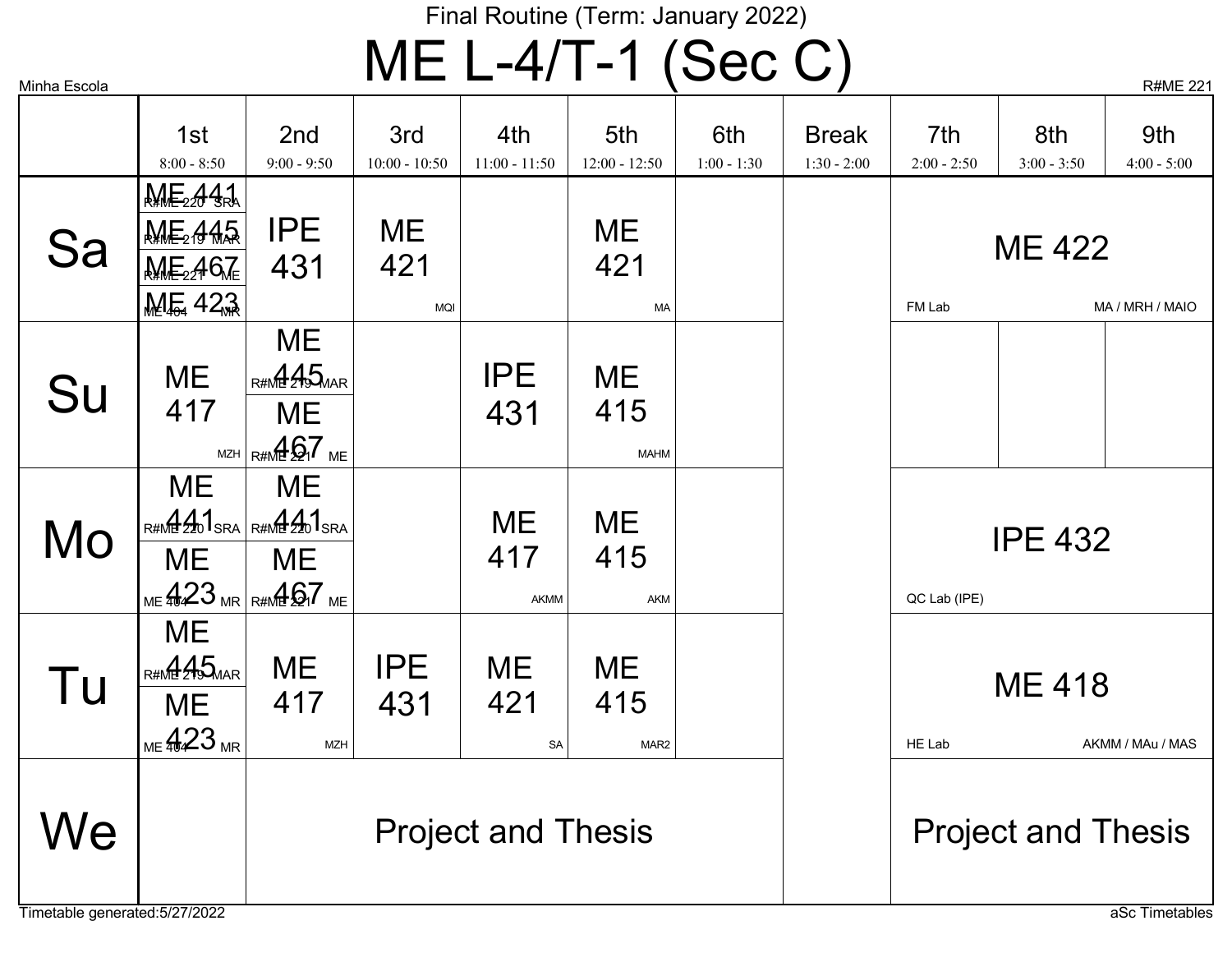## MME L-1/T-2

Minha Escola

|    | 1st<br>$8:00 - 8:50$ | 2nd<br>$9:00 - 9:50$                                                    | 3rd<br>$10:00 - 10:50$ | 4th<br>$11:00 - 11:50$                                                  | 5th<br>$12:00 - 12:50$ | 6th<br>$1:00 - 1:30$ | <b>Break</b><br>$1:30 - 2:00$ | 7th<br>$2:00 - 2:50$ | 8th<br>$3:00 - 3:50$ | 9th<br>$4:00 - 5:00$ |
|----|----------------------|-------------------------------------------------------------------------|------------------------|-------------------------------------------------------------------------|------------------------|----------------------|-------------------------------|----------------------|----------------------|----------------------|
| Sa |                      | <b>ME</b><br>141<br><b>OAB 222</b><br>$\ensuremath{\mathsf{IK}}\xspace$ |                        |                                                                         |                        |                      |                               |                      |                      |                      |
| Su |                      |                                                                         |                        |                                                                         |                        |                      |                               |                      |                      |                      |
| Mo |                      |                                                                         |                        |                                                                         |                        |                      |                               |                      |                      |                      |
| Tu |                      |                                                                         |                        | <b>ME</b><br>141<br><b>OAB 222</b><br>$\ensuremath{\mathsf{IK}}\xspace$ |                        |                      |                               |                      |                      |                      |
| We |                      |                                                                         |                        | <b>ME</b><br>141<br><b>OAB 222</b><br>$\ensuremath{\mathsf{IK}}\xspace$ |                        |                      |                               |                      |                      |                      |

Timetable generated:5/27/2022 as a set of the set of the set of the set of the set of the set of the set of the set of the set of the set of the set of the set of the set of the set of the set of the set of the set of the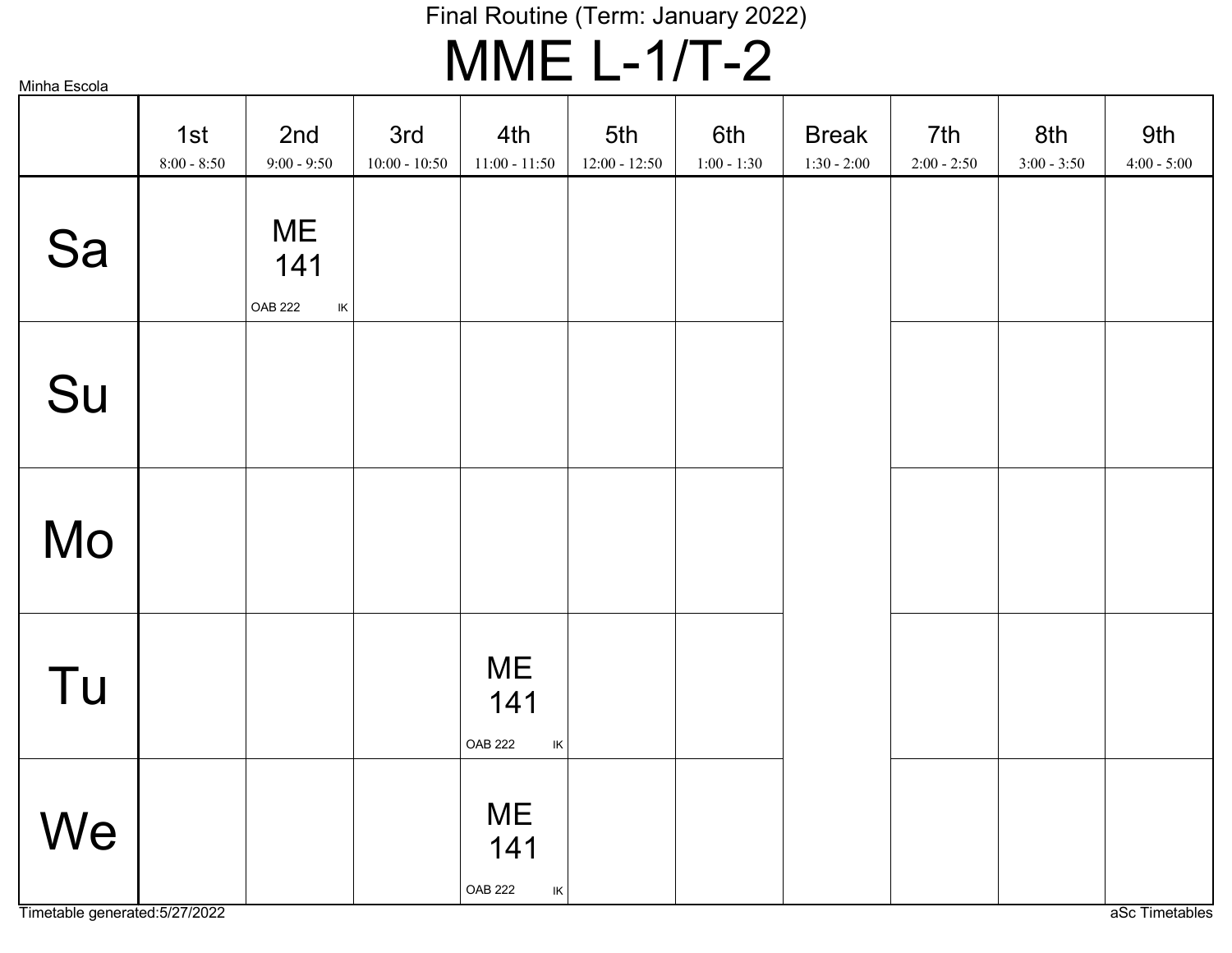## Final Routine (Term: January 2022) NAME L-1/T-2

Minha Escola

|    | 1st<br>$8:00 - 8:50$ | 2nd<br>$9:00 - 9:50$                                      | 3rd<br>$10:00 - 10:50$                       | 4th<br>$11:00 - 11:50$ | 5th<br>$12:00 - 12:50$ | 6th<br>$1:00 - 1:30$ | <b>Break</b><br>$1:30 - 2:00$ | 7th<br>$2:00 - 2:50$                       | 8th<br>$3:00 - 3:50$ | 9th<br>$4:00 - 5:00$ |
|----|----------------------|-----------------------------------------------------------|----------------------------------------------|------------------------|------------------------|----------------------|-------------------------------|--------------------------------------------|----------------------|----------------------|
| Sa |                      |                                                           | ME<br>169<br>CE 314<br>MIK                   |                        |                        |                      |                               | <b>ME 170</b><br>FT Lab<br>MAR2 / IK / AAK |                      |                      |
| Su |                      |                                                           |                                              |                        |                        |                      |                               |                                            |                      |                      |
| Mo |                      | <b>ME</b><br>169<br>CE 314<br>$\ensuremath{\mathsf{MIK}}$ |                                              |                        |                        |                      |                               |                                            |                      |                      |
| Tu |                      |                                                           |                                              |                        |                        |                      |                               |                                            |                      |                      |
| We |                      |                                                           | <b>ME</b><br>169<br>CE 314<br>$\textsf{MIK}$ |                        |                        |                      |                               |                                            |                      |                      |

Timetable generated:5/27/2022 as a set of the set of the set of the set of the set of the set of the set of the set of the set of the set of the set of the set of the set of the set of the set of the set of the set of the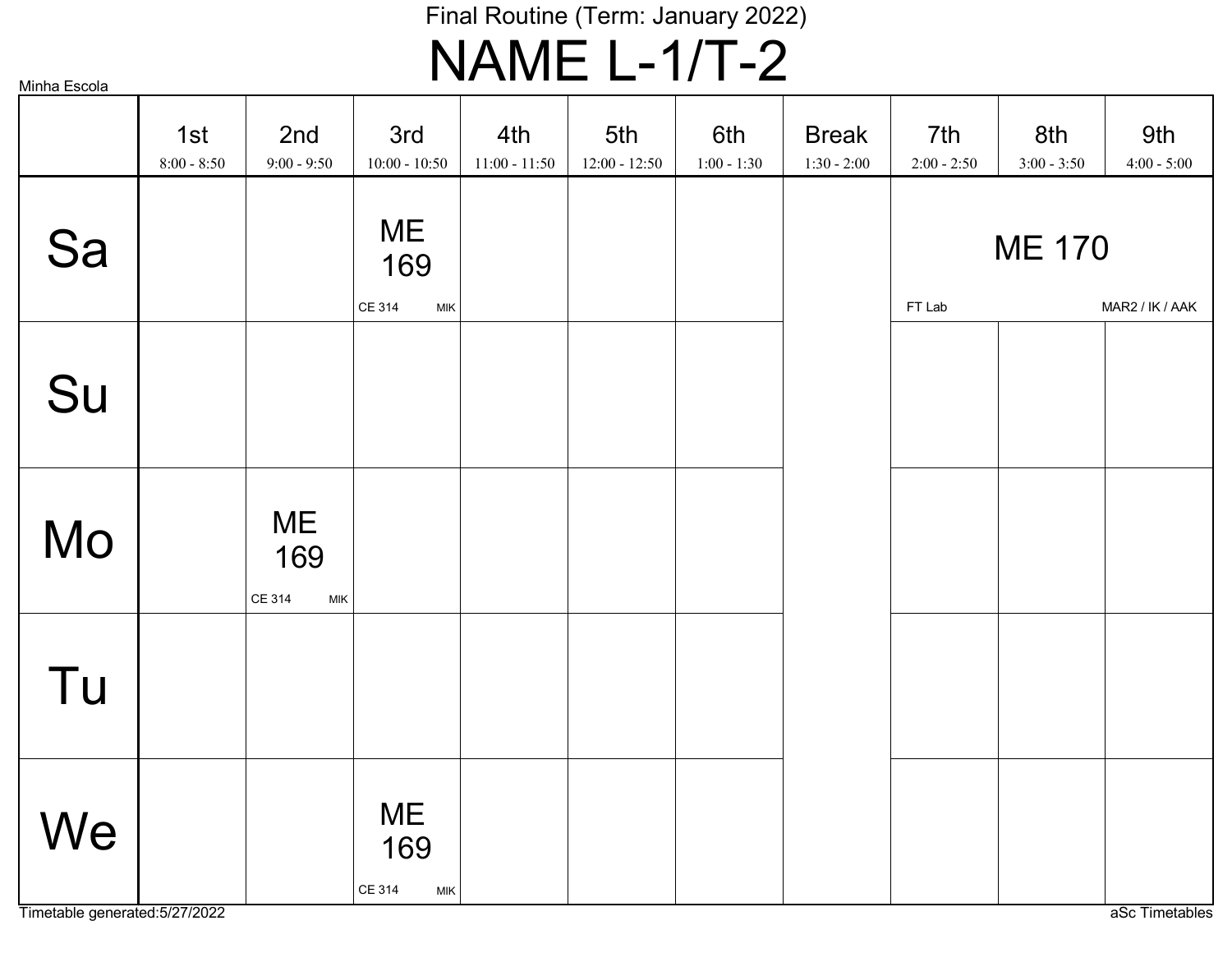## MME L-2/T-2

|    | 1st<br>$8:00 - 8:50$ | 2nd<br>$9:00 - 9:50$                     | 3rd<br>$10:00 - 10:50$                   | 4th<br>$11:00 - 11:50$ | 5th<br>$12:00 - 12:50$ | 6th<br>$1:00 - 1:30$ | <b>Break</b><br>$1:30 - 2:00$ | 7th<br>$2:00 - 2:50$ | 8th<br>$3:00 - 3:50$ | 9th<br>$4:00 - 5:00$ |
|----|----------------------|------------------------------------------|------------------------------------------|------------------------|------------------------|----------------------|-------------------------------|----------------------|----------------------|----------------------|
| Sa |                      |                                          |                                          |                        |                        |                      |                               |                      |                      |                      |
| Su |                      |                                          |                                          |                        |                        |                      |                               |                      |                      |                      |
| Mo |                      |                                          | <b>ME</b><br>261<br>$(MME)$ OAB 102 SAAS |                        |                        |                      |                               |                      |                      |                      |
| Tu |                      | <b>ME</b><br>261<br>$(MME)$ OAB 102 SAAS |                                          |                        |                        |                      |                               |                      |                      |                      |
| We |                      | <b>ME</b><br>261<br>$(MME)$ OAB 102 SAAS |                                          |                        |                        |                      |                               |                      |                      |                      |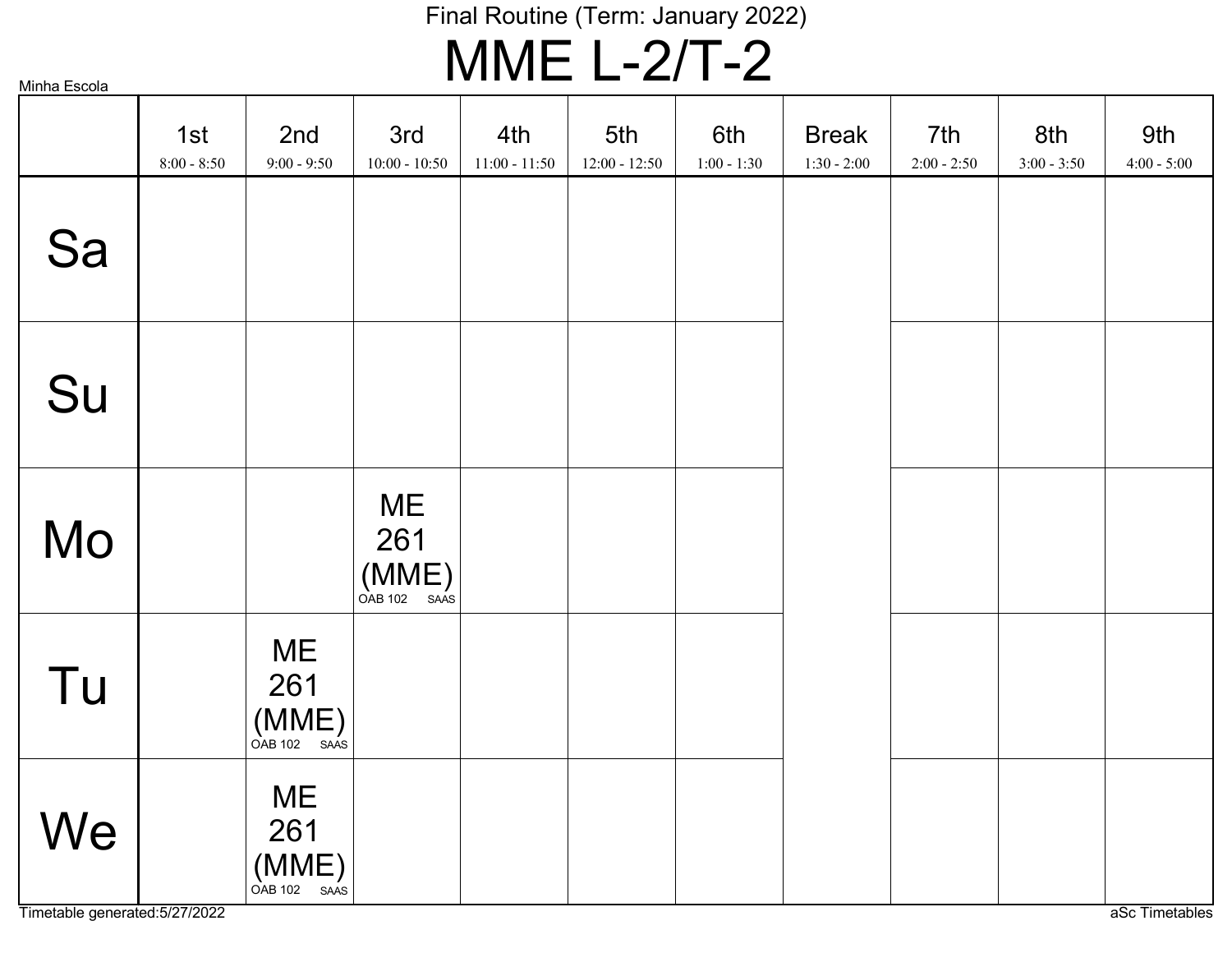IPE L-3/T-1

| Minha Escola |
|--------------|
|              |

|                                      | 1st<br>$8:00 - 8:50$ | 2nd<br>$9:00 - 9:50$                                             | 3rd<br>$10:00 - 10:50$ | 4th<br>$11:00 - 11:50$ | 5th<br>$12:00 - 12:50$ | 6th<br>$1:00 - 1:30$ | <b>Break</b><br>$1:30 - 2:00$ | 7th<br>$2:00 - 2:50$ | 8th<br>$3:00 - 3:50$ | 9th<br>$4:00 - 5:00$ |
|--------------------------------------|----------------------|------------------------------------------------------------------|------------------------|------------------------|------------------------|----------------------|-------------------------------|----------------------|----------------------|----------------------|
| Sa                                   |                      | ME<br>223<br><b>IPE 322</b><br>${\sf SA}$                        |                        |                        |                        |                      |                               |                      |                      |                      |
| Su                                   |                      |                                                                  |                        |                        |                        |                      |                               | FM Lab               | ME 224 (IPE)         | Group 1              |
| Mo                                   |                      | ME<br>223<br><b>IPE 322</b><br>SA                                |                        |                        |                        |                      |                               |                      |                      |                      |
| Tu                                   |                      |                                                                  |                        | FM Lab                 | ME 224 (IPE)           | Group 2              |                               |                      |                      |                      |
| We<br>Timetable generated: 5/27/2022 |                      | <b>ME</b><br>223<br><b>IPE 322</b><br>$\ensuremath{\mathsf{SA}}$ |                        |                        |                        |                      |                               |                      |                      | aSc Timetables       |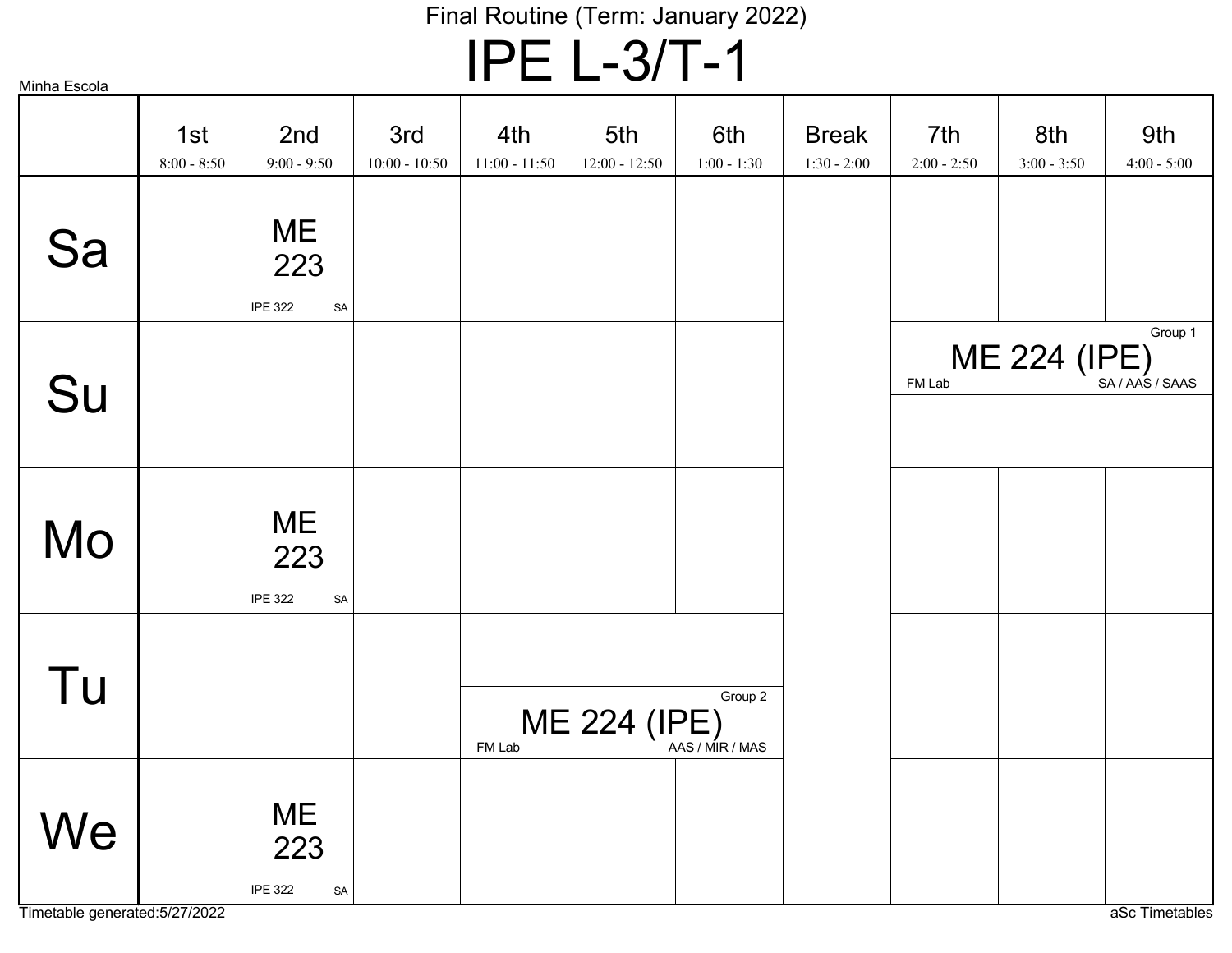IPE L-2/T-2

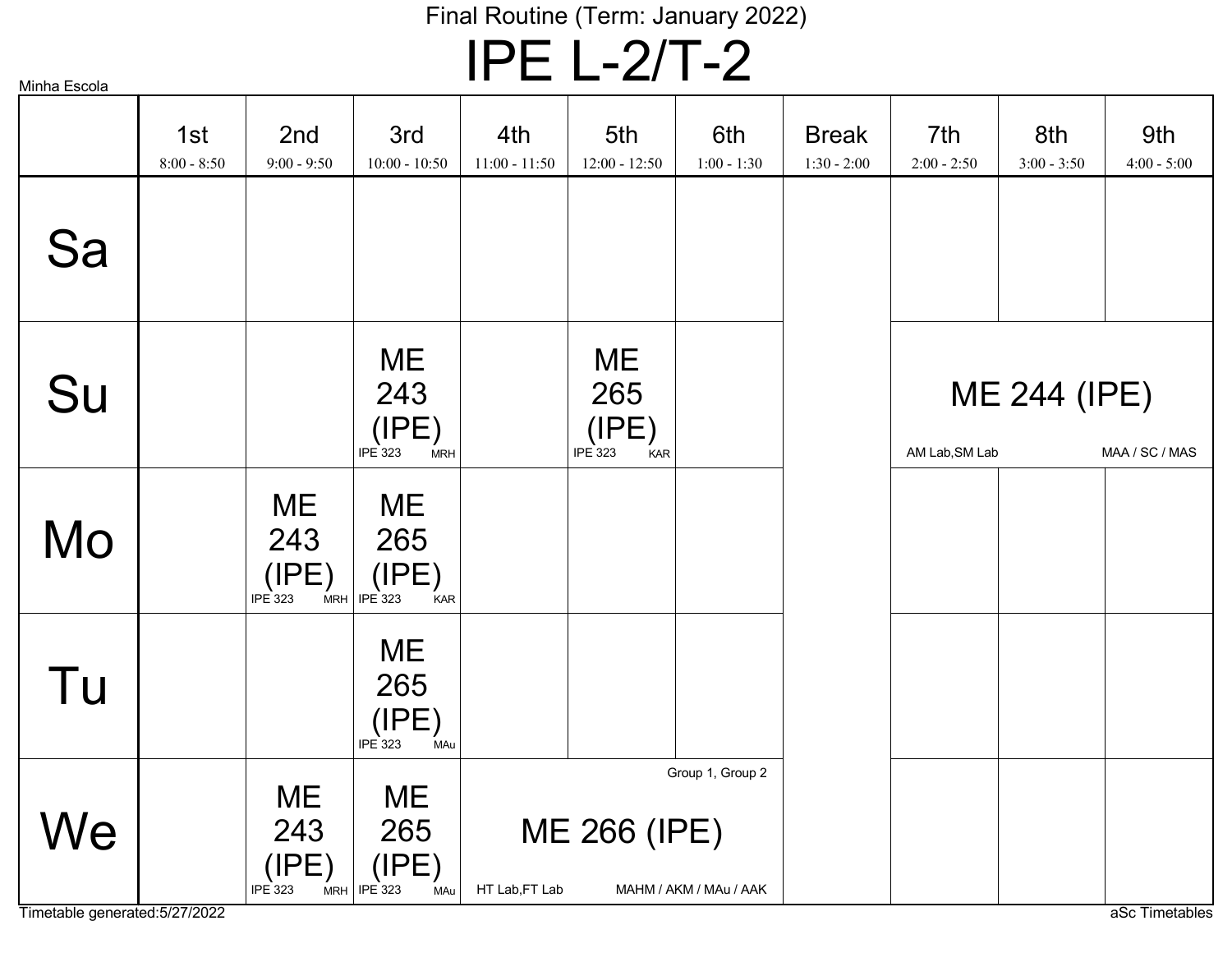## ChE L-2/T-2

|  | Minha Escola |
|--|--------------|
|  |              |

|    | 1st<br>$8:00 - 8:50$ | 2nd<br>$9:00 - 9:50$ | 3rd<br>$10:00 - 10:50$                     | 4th<br>$11:00 - 11:50$ | 5th<br>$12:00 - 12:50$ | 6th<br>$1:00 - 1:30$ | <b>Break</b><br>$1:30 - 2:00$ | 7th<br>$2:00 - 2:50$ | 8th<br>$3:00 - 3:50$ | 9th<br>$4:00 - 5:00$ |
|----|----------------------|----------------------|--------------------------------------------|------------------------|------------------------|----------------------|-------------------------------|----------------------|----------------------|----------------------|
| Sa |                      |                      |                                            |                        |                        |                      |                               |                      |                      |                      |
| Su |                      |                      |                                            |                        |                        |                      |                               |                      |                      |                      |
| Mo |                      |                      | <b>ME</b><br>243<br>(Che)<br>OAB 256<br>AA |                        |                        |                      |                               |                      |                      |                      |
| Tu |                      |                      | <b>ME</b><br>243<br>(Che)<br>OAB 256 MRH   |                        |                        |                      |                               |                      |                      |                      |
| We |                      |                      | <b>ME</b><br>243<br>(ChE)<br>OAB 256<br>AA |                        |                        |                      |                               |                      |                      |                      |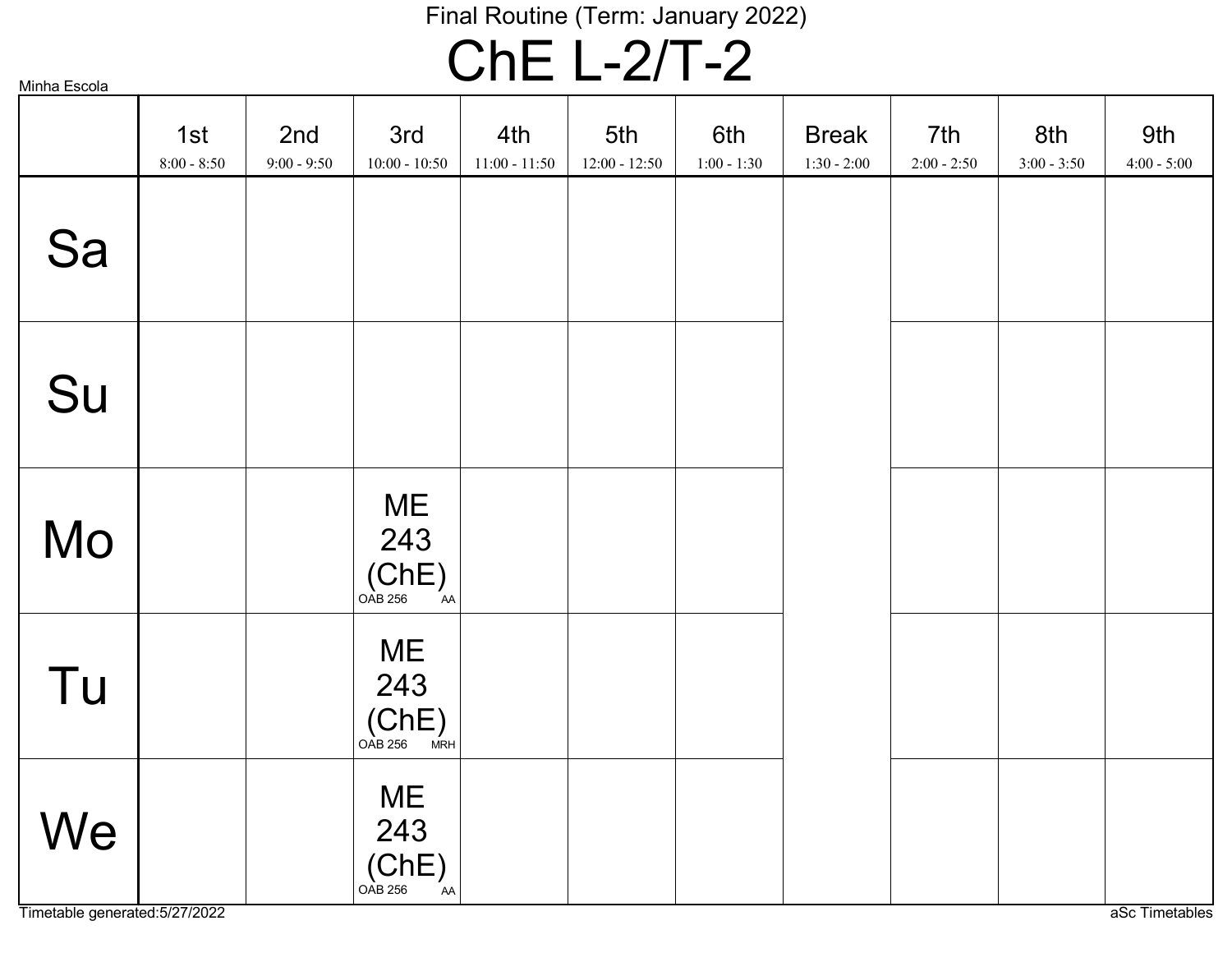# EEE L-2/T-2 (Sec A)

|    | 1st<br>$8:00 - 8:50$ | 2nd<br>$9:00 - 9:50$      | 3rd<br>$10:00 - 10:50$           | 4th<br>$11:00 - 11:50$ | 5th<br>$12:00 - 12:50$    | 6th<br>$1:00 - 1:30$ | <b>Break</b><br>$1:30 - 2:00$ | 7th<br>$2:00 - 2:50$ | 8th<br>$3:00 - 3:50$ | 9th<br>$4:00 - 5:00$ |
|----|----------------------|---------------------------|----------------------------------|------------------------|---------------------------|----------------------|-------------------------------|----------------------|----------------------|----------------------|
| Sa |                      |                           |                                  |                        | ME<br>267<br>(EEE)<br>AAS |                      |                               |                      |                      |                      |
| Su |                      |                           | <b>ME</b><br>267<br>(EEE)<br>AAK | FT Lab                 | <b>ME 268 (EEE)</b>       | MA / AKM / IK / MAIO |                               |                      |                      |                      |
| Mo |                      | ME<br>267<br>(EEE)<br>MAu |                                  |                        |                           |                      |                               |                      |                      |                      |
| Tu |                      |                           |                                  |                        |                           |                      |                               |                      |                      |                      |
| We |                      |                           |                                  |                        |                           |                      |                               |                      |                      |                      |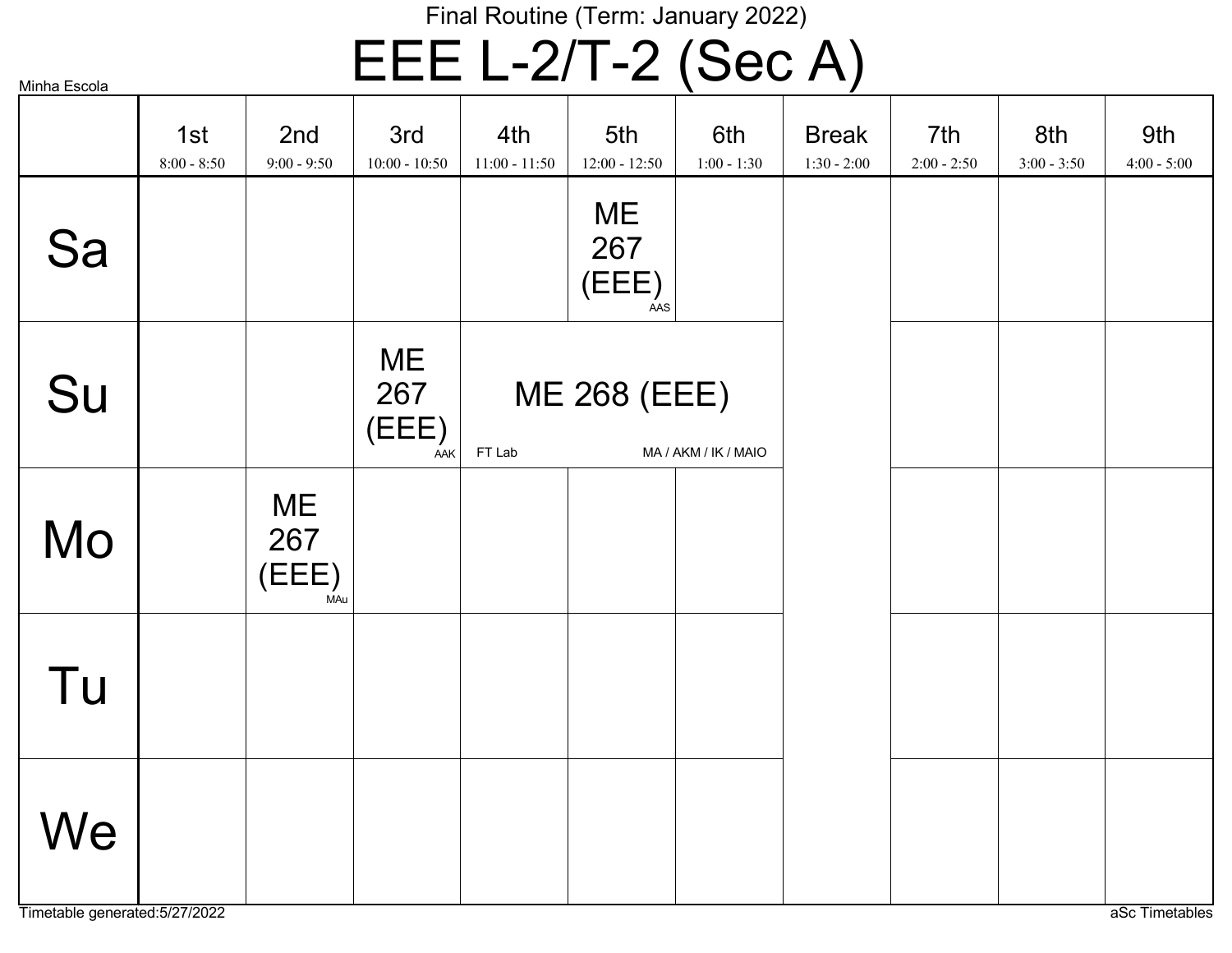# EEE L-2/T-2 (Sec B)

|    | 1st<br>$8:00 - 8:50$ | 2nd<br>$9:00 - 9:50$ | 3rd<br>$10:00 - 10:50$           | 4th<br>$11:00 - 11:50$    | 5th<br>$12:00 - 12:50$ | 6th<br>$1:00 - 1:30$   | <b>Break</b><br>$1:30 - 2:00$ | 7th<br>$2:00 - 2:50$ | 8th<br>$3:00 - 3:50$ | 9th<br>$4:00 - 5:00$ |
|----|----------------------|----------------------|----------------------------------|---------------------------|------------------------|------------------------|-------------------------------|----------------------|----------------------|----------------------|
| Sa |                      |                      |                                  | ME<br>267<br>(EEE)<br>AAS |                        |                        |                               |                      |                      |                      |
| Su |                      |                      |                                  | ME<br>267<br>(EEE)<br>AAK |                        |                        |                               |                      |                      |                      |
| Mo |                      |                      | <b>ME</b><br>267<br>(EEE)<br>MAu |                           |                        |                        |                               |                      |                      |                      |
| Tu |                      |                      |                                  | FT Lab                    | <b>ME 268 (EEE)</b>    | MA / AKMM / SAAS / SAD |                               |                      |                      |                      |
| We |                      |                      |                                  |                           |                        |                        |                               |                      |                      |                      |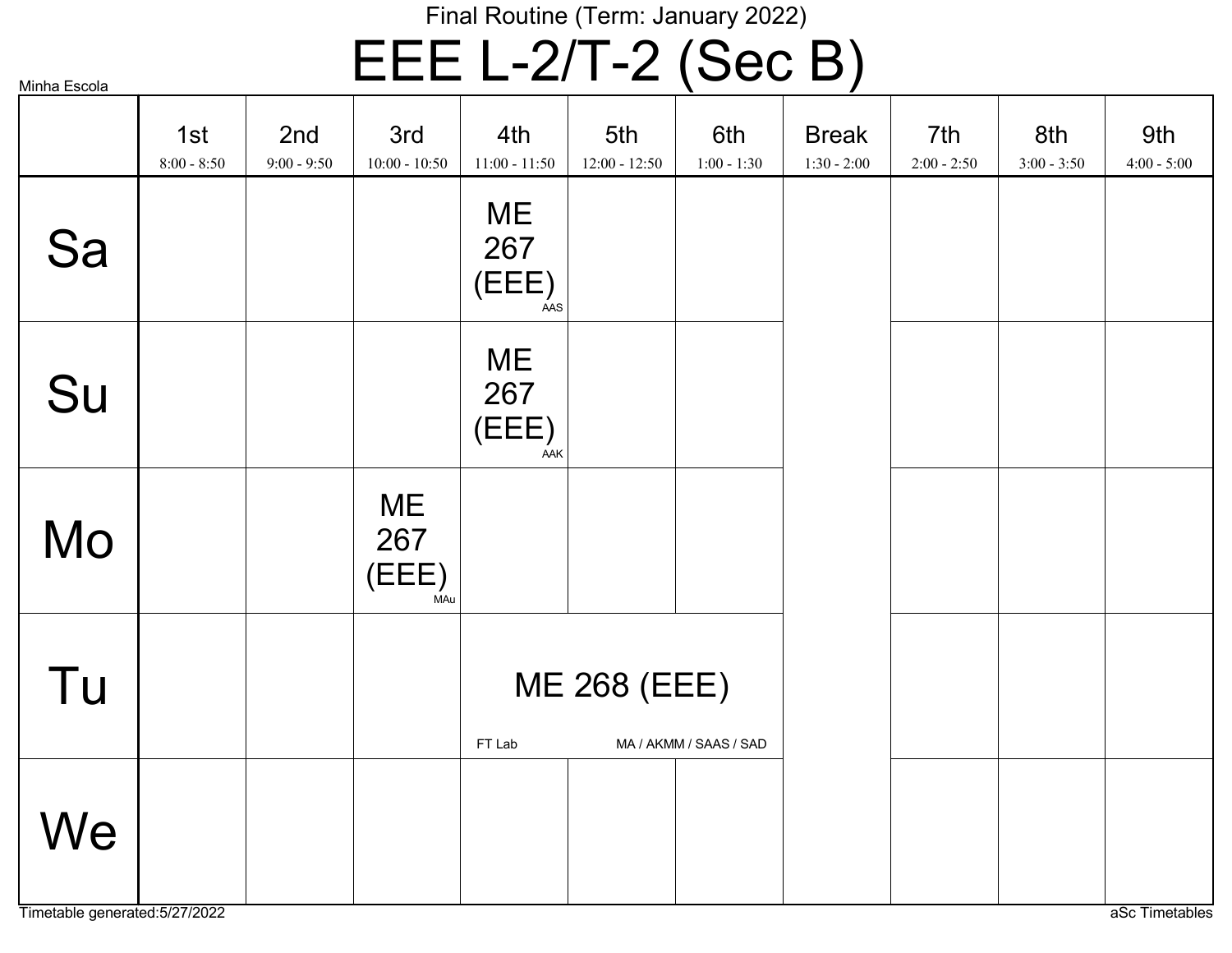## EEE L-2/T-2 (Sec C)

|                                      | 1st<br>$8:00 - 8:50$ | 2nd<br>$9:00 - 9:50$ | 3rd<br>$10:00 - 10:50$           | 4th<br>$11:00 - 11:50$ | 5th<br>$12:00 - 12:50$    | 6th<br>$1:00 - 1:30$ | <b>Break</b><br>$1:30 - 2:00$ | 7th<br>$2:00 - 2:50$ | 8th<br>$3:00 - 3:50$ | 9th<br>$4:00 - 5:00$                   |
|--------------------------------------|----------------------|----------------------|----------------------------------|------------------------|---------------------------|----------------------|-------------------------------|----------------------|----------------------|----------------------------------------|
| Sa                                   |                      |                      | <b>ME</b><br>267<br>(EEE)<br>AAS |                        |                           |                      |                               |                      |                      |                                        |
| Su                                   |                      |                      |                                  |                        | ME<br>267<br>(EEE)<br>AAK |                      |                               |                      |                      |                                        |
| Mo                                   |                      |                      |                                  |                        | ME<br>267<br>(EEE)<br>MAu |                      |                               |                      |                      |                                        |
| Tu                                   |                      |                      |                                  |                        |                           |                      |                               |                      |                      |                                        |
| We<br>Timetable generated: 5/27/2022 |                      |                      |                                  |                        |                           |                      |                               | FT Lab               | <b>ME 268 (EEE)</b>  | AA / IK / AAK / MAIO<br>aSc Timetables |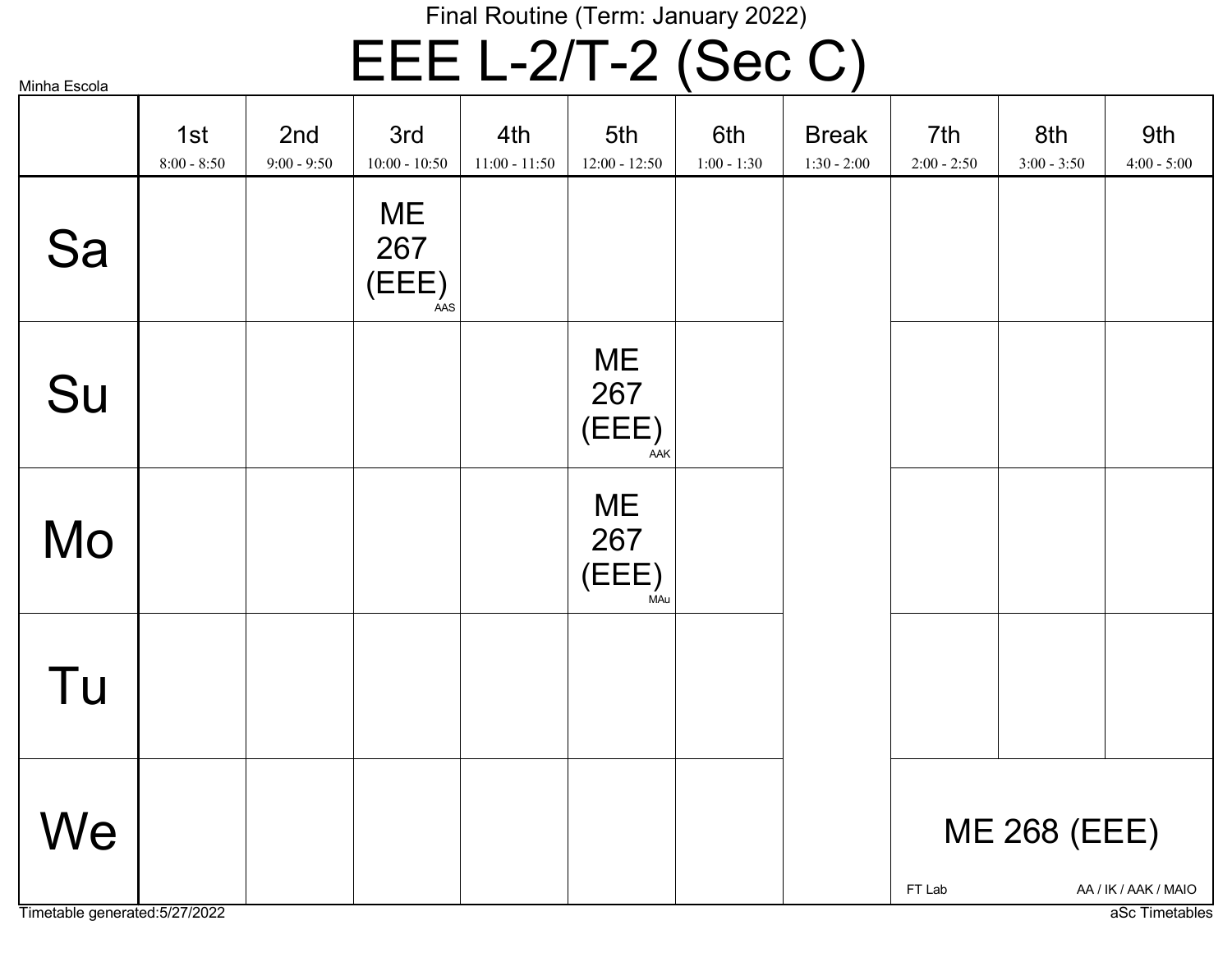# ChE L-1/T-2 (sec A)

| Minha Escola |                       |                      |                        |                        |                        | $\bullet$ = $\bullet$ = $\bullet$ $\bullet$ $\bullet$ |                               |                      |                      |                      |
|--------------|-----------------------|----------------------|------------------------|------------------------|------------------------|-------------------------------------------------------|-------------------------------|----------------------|----------------------|----------------------|
|              | 1st<br>$8:00 - 8:50$  | 2nd<br>$9:00 - 9:50$ | 3rd<br>$10:00 - 10:50$ | 4th<br>$11:00 - 11:50$ | 5th<br>$12:00 - 12:50$ | 6th<br>$1:00 - 1:30$                                  | <b>Break</b><br>$1:30 - 2:00$ | 7th<br>$2:00 - 2:50$ | 8th<br>$3:00 - 3:50$ | 9th<br>$4:00 - 5:00$ |
| Sa           |                       |                      |                        |                        |                        |                                                       |                               |                      |                      |                      |
| Su           |                       |                      |                        |                        |                        |                                                       |                               |                      |                      |                      |
| Mo           |                       |                      |                        |                        |                        |                                                       |                               |                      |                      |                      |
| Tu           | UCL-1, UCL-2, Drg Lab | <b>ME 174</b>        | MT / SAD               |                        |                        |                                                       |                               |                      |                      |                      |
| We           |                       |                      |                        |                        |                        |                                                       |                               |                      |                      |                      |

Timetable generated:5/27/2022 and the control of the control of the control of the control of the control of the control of the control of the control of the control of the control of the control of the control of the cont